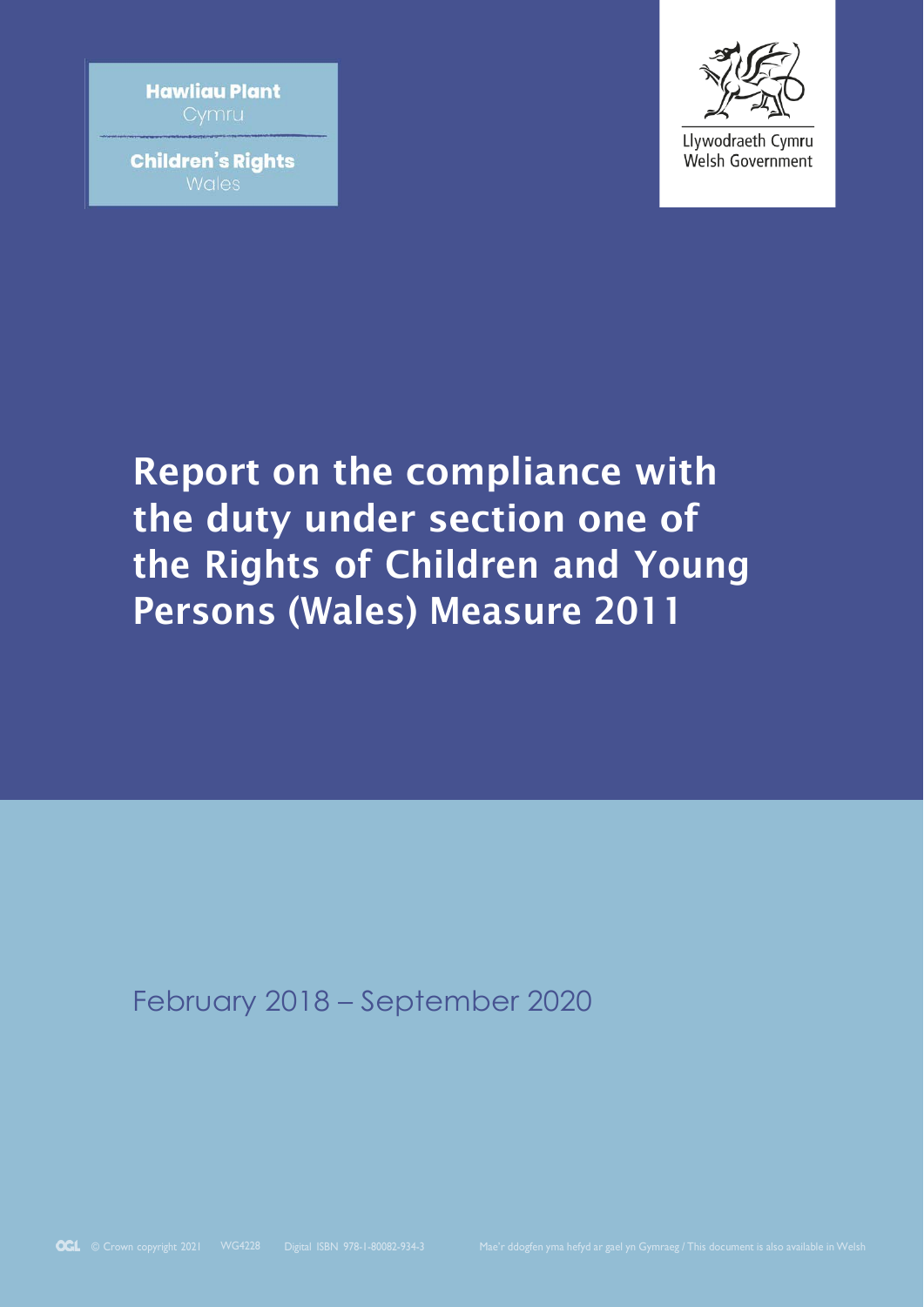#### **Contents**

|                                                                                                                 | Page<br><b>Number</b> |
|-----------------------------------------------------------------------------------------------------------------|-----------------------|
| <b>Ministerial Foreword</b>                                                                                     | $3 - 4$               |
| Section one: Introduction and context                                                                           | 5                     |
| The United Nations Convention on the Rights of the Child<br>$\bullet$                                           | 5                     |
| Children and Young Persons (Wales) Measure 2011<br>$\bullet$                                                    | 5                     |
| Structure of this compliance report<br>$\bullet$                                                                | $5 - 6$               |
| Timing of this compliance report<br>$\bullet$                                                                   | 6                     |
| <b>Children's Rights Scheme</b>                                                                                 | $6 - 7$               |
| Section two: Approach to the Covid-19 pandemic                                                                  | 8                     |
| Welsh Government response to the Covid-19 pandemic<br>$\bullet$                                                 | 8                     |
| Case study 1: 'Coronavirus and me' survey<br>$\bullet$                                                          | $8 - 9$               |
| Case study 2: Vulnerable children and young people work<br>$\bullet$<br>stream                                  | $9 - 10$              |
| Case study 3: Mental health support for children and<br>$\bullet$<br>youngpeople                                | $10 - 11$             |
| Co-ordinated approach to policies affecting children arising from<br>the Covid-19 pandemic                      | $12 - 13$             |
| Communicating with children and young people during Covid-19                                                    | $13 - 14$             |
| Section three: Key legislative children's rights policy                                                         | 15                    |
| achievements                                                                                                    |                       |
| Case study 4: Children (Abolition of Defence of                                                                 | $15 - 16$             |
| ReasonablePunishment) (Wales) Act 2020                                                                          |                       |
| Case study 5: The Senedd and Elections (Wales) Act 2020                                                         | $16 - 17$             |
| Section four: Embedding children's rights                                                                       | 18                    |
| The Children's branch<br>$\bullet$                                                                              | 18                    |
| Expertise in children's rights - Children Rights Advisory<br>$\bullet$<br>Group(CRAG)                           | $18 - 20$             |
| Children's rights training for Welsh Government officials<br>$\bullet$                                          | 20                    |
| Case study 6: Children's Commissioner for Wales<br>$\bullet$<br>briefingsession 23 <sup>rd</sup> September 2020 | 21                    |
| Case study 7: Report Card-16 Briefing session to the<br>WelshGovernment                                         | 21                    |
| Embedding children's rights into policy<br>٠                                                                    | 22                    |
| Case study 8: Curriculum for Wales development                                                                  | 22                    |
| Case study 9: Anti-slavery work to embed the second Optional<br><b>Protocol of the UNCRC</b>                    | $22 - 23$             |
| <b>Section five: Equality and non-discrimination</b>                                                            | 24                    |
| Children's Rights Impact Assessment (CRIA) process<br>$\bullet$                                                 | 24                    |
| <b>Publishing CRIAs</b><br>$\bullet$                                                                            | 25                    |
| Case study 10: Preventing youth homelessness                                                                    | 25                    |
| Case study 11: Pupil Development Grant Access<br>$\bullet$                                                      | $25 - 26$             |
| <b>Section six: Empowering children</b>                                                                         | 27                    |
| Awareness raising strategy                                                                                      | 27                    |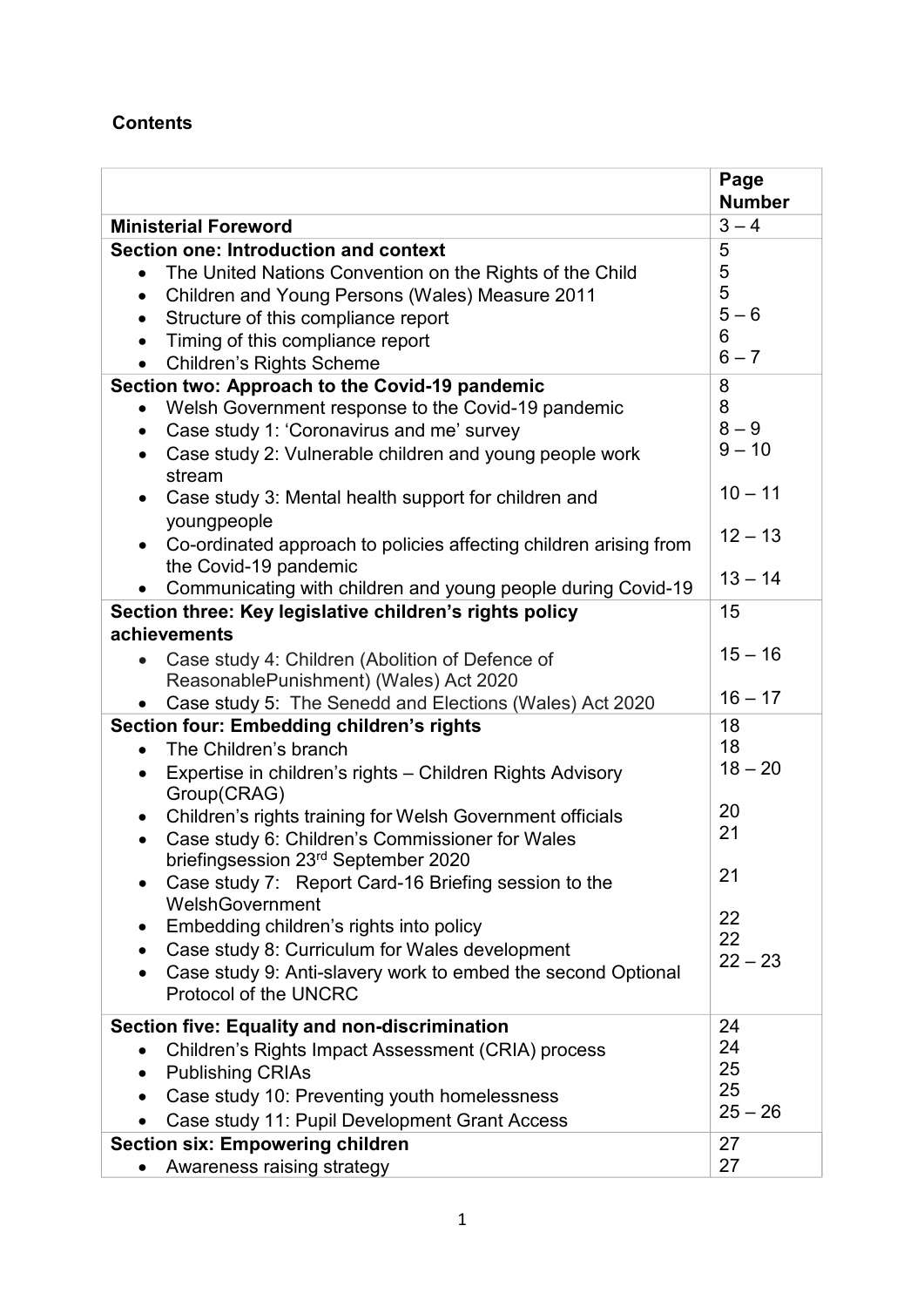| Case study 12: World Children's Day - 30 <sup>th</sup> anniversary of the<br>$\bullet$<br>UNCRC and awareness raising campaign | $27 - 28$ |
|--------------------------------------------------------------------------------------------------------------------------------|-----------|
| Children's rights resources<br>$\bullet$                                                                                       | $28 - 29$ |
| Promoting knowledge and understanding of the UNCRC<br>$\bullet$                                                                | 29        |
| External Training (E-Learning package on children's<br>$\bullet$<br>rightswebsite)                                             | $29 - 30$ |
| <b>Section seven: Participation</b>                                                                                            | 31        |
| Children in Wales and Young Wales<br>$\bullet$                                                                                 | $31 - 32$ |
| National Children and Young People's Participation Standards<br>$\bullet$                                                      | $32 - 33$ |
| Connections to the 22 local authority youth forums<br>$\bullet$                                                                | 33        |
| Case study 13: UNCRC DVD for young people leaving<br>$\bullet$<br>secureaccommodation                                          | $33 - 34$ |
| Case study 14: Participation in the annual Budget process<br>$\bullet$                                                         | $34 - 35$ |
| Case study 15: Coercive control in teenage relationships                                                                       | $35 - 36$ |
| <b>Section eight: Accountability</b>                                                                                           | 37        |
| <b>Challenging the Welsh Government</b><br>$\bullet$                                                                           | 37        |
| Children, Young People and Education Committee<br>$\bullet$                                                                    | $37 - 38$ |
| <b>Children's Commissioner for Wales</b>                                                                                       | 38        |
| Senedd scrutiny<br>$\bullet$                                                                                                   | 38        |
| Youth Parliament/Senedd leuenctid<br>$\bullet$                                                                                 | $38 - 39$ |
| <b>Equality and Human Rights Commission</b><br>$\bullet$                                                                       | 39        |
| <b>UNICEF UK</b><br>$\bullet$                                                                                                  | 39        |
| Concluding observations of the UNCRC<br>$\bullet$                                                                              | $39 - 40$ |
| <b>Section nine: Next steps</b>                                                                                                | 41        |
| Next steps from the June 2015 - January 2018 compliance<br>$\bullet$                                                           | $41 - 42$ |
| report                                                                                                                         |           |
|                                                                                                                                |           |
| Next steps 2021 onwards<br>$\bullet$                                                                                           | 42<br>43  |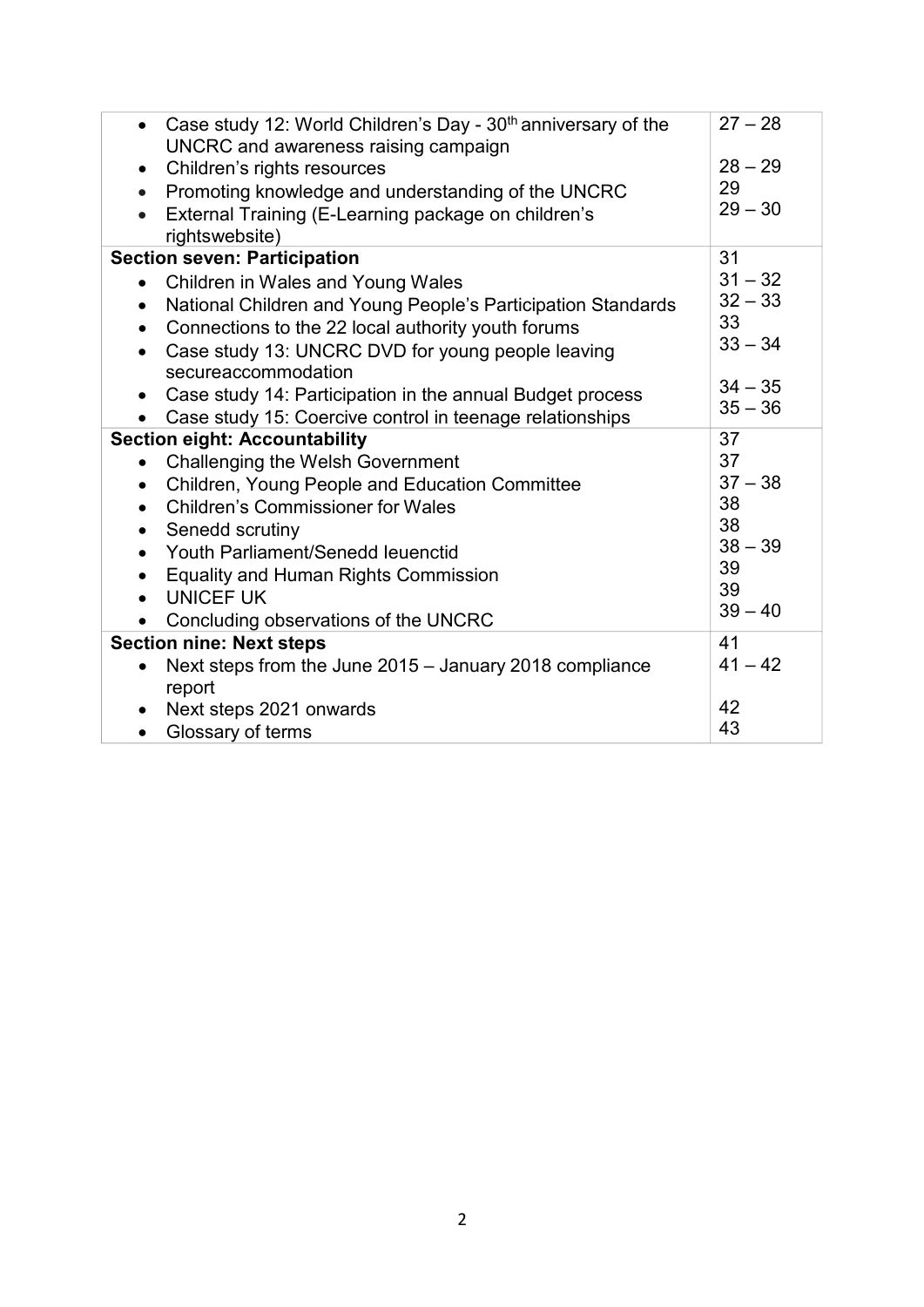### **Ministerial Foreword – Julie Morgan MS, Deputy Minister for Health and Social Services**

I welcome the opportunity to publish this compliance report which covers the period February 2018 to September 2020. This report provides an opportunity to reflect on how Welsh Government has met the duty to have due regard to the United Nations Convention on the Rights of the Child (UNCRC) and its Optional Protocols. It covers a period of just over two and a half years since the last compliance report and since my appointment as Deputy Minister for Health and Social Services in December 2018.

This Government wants children from all backgrounds to have the best start in life and to fulfil their potential. Children's rights support that ambition, which is why the policies and programmes we have to support children, young people and their families have children's rights at their core.

There have been a number of significant legislative achievements during the reporting period. In March 2020, the Children Abolition of Defence of Reasonable Punishment (Wales) Act 2020 received Royal Assent. When section 1 of the Act comes into force on 21 March 2022 it will prohibit the physical punishment of children in Wales.

In January 2020, Senedd Cymru passed the Senedd and Elections (Wales) Act 2020. Lowering the voting age to 16 gives a valuable opportunity to start a young person on their democratic journey and empowers them to engage with the decisions that affect their lives.

I am very conscious we are publishing this report in the middle of the Covid-19 pandemic. 2020 and the beginning of 2021 have been difficult for many, particularly children, so I have taken the opportunity within this report to discuss how the Welsh Government has responded, so far, to the Covid-19 crisis. The timing of this report has been delayed from summer 2020 as resources were reprioritised to respond to the crisis.

3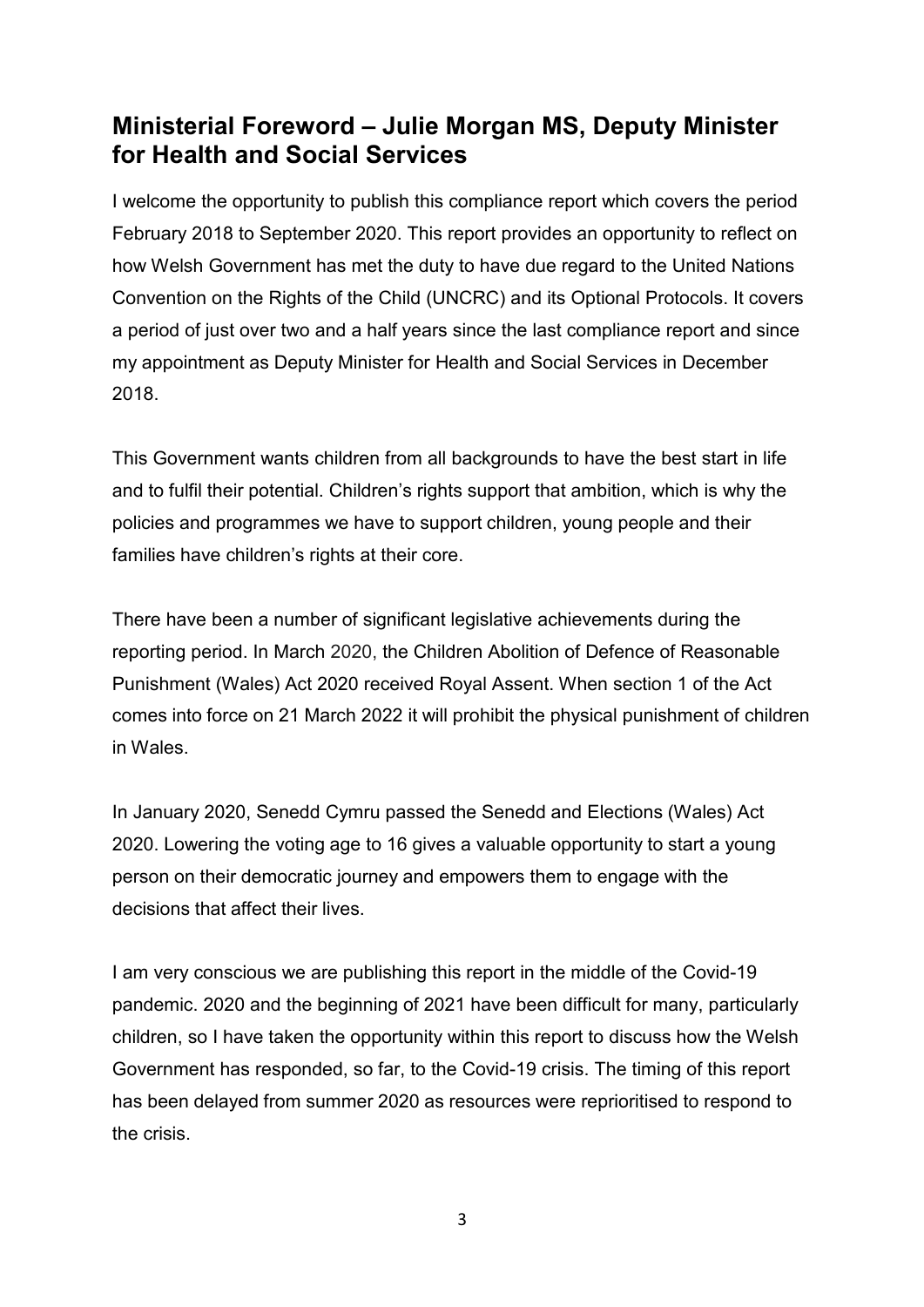Listening to and hearing from children and young people during the pandemic has been essential. The decisions taken by Government have had an impact on their lives – positively and negatively. Understanding how they were feeling was a critical aspect of the 'Coronavirus and me' survey1, led by the Children's Commissioner for Wales, and conducted in partnership with the Welsh, Government, Children in Wales and the Welsh Youth Parliament.

The responses from the survey and virtual discussions with young people have informed our thinking and decision making. I am grateful to everyone who took part in the survey and to those young people who have met with Ministers and officials over recent months.

I remain fully committed as an advocate and champion of children's rights to seeing them embedded further in the work of government.

Inte May

**Julie Morgan** Deputy Minister for Health and Social Services



<sup>1</sup> This report covers the period February 2018 to September 2020. There was a second 'Coronavirus and Me' survey Jan/Feb 2021 the results of which fall outside of the scope of this report.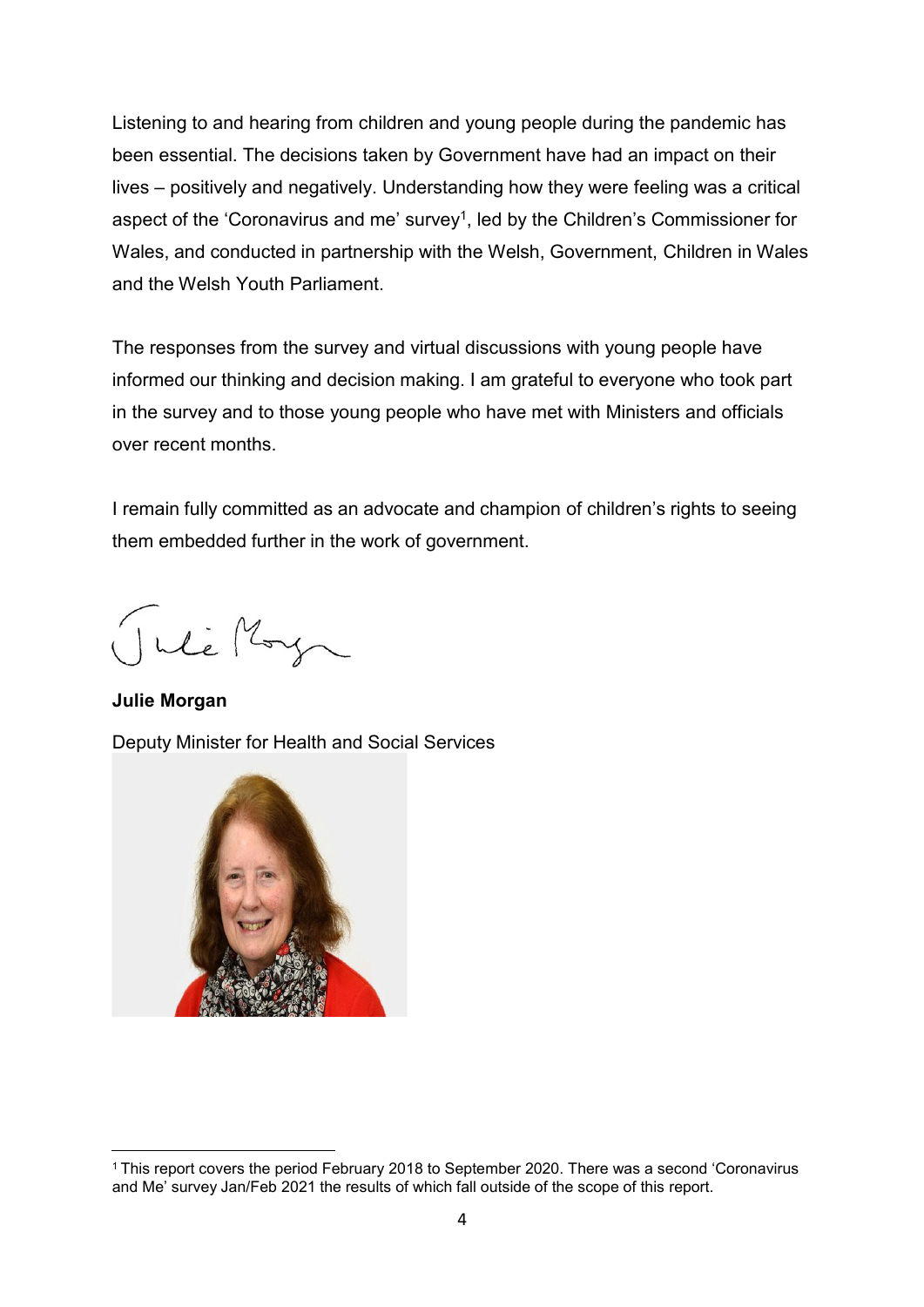### **Section one: Introduction and context**

#### **The UNCRC**

The UNCRC brings together children and young people's human rights, up to the age of 18, into one international Convention. The UNCRC has 54 articles that cover many aspects of a child's life and sets out the civil, political, economic, social and cultural rights which children are entitled to. These rights have come to be known as falling into three themes - of Protection, Provision and Participation rights.

#### **Children and Young Persons (Wales) Measure 2011**

Children's rights are enshrined in Welsh law through the Rights of Children and Young Persons (Wales) Measure 20112, hereafter referred to as **The Measure**. The Measure places a duty upon Welsh Ministers to have due regard to the United Nations Convention on the Rights of the Child<sup>3</sup> and its Optional Protocols<sup>4</sup> when exercising any of their functions. This compliance report shows how Welsh Ministers and officials within Welsh Government demonstrate that due regard duty in practice. The 2014 Children's Rights Scheme (CRS) sets out the arrangements the Welsh Ministers have in place to comply with the due regard duty.

#### **Structure of this report**

The structure of this report mirrors the five principles of a children's rights approach in the Children's Commissioner for Wales' (CCfW) *The Right Way: A Children's Rights Approach in Wales.5* The report includes sections on the following areas:

<sup>2</sup> Rights of Children and Young Persons (Wales) [Measure](https://www.legislation.gov.uk/mwa/2011/2/contents) 2011

<sup>&</sup>lt;sup>3</sup> Section 1 of the Measure states that from 1 May 2014: The Welsh Ministers must, when exercising any of their functions, have due regard to the requirements of:

a) Part I of the UNCRC;

b) Articles 1 to 7 of the Optional Protocol to the UNCRC on the involvement of children in armed conflict, except article 6(2)

c) Articles 1 to 10 of the Optional Protocol to the UNCRC on the sale of children, child prostitution and child pornography.

<sup>4</sup> [Optional Protocol to the Convention on the Rights of the Child on the involvement](https://www.ohchr.org/EN/HRBodies/CRC/Pages/CRCIndex.aspx) and [Optional](https://www.ohchr.org/EN/ProfessionalInterest/Pages/OPSCCRC.aspx) Protocol to the [Convention on](https://www.ohchr.org/EN/ProfessionalInterest/Pages/OPSCCRC.aspx) the Rights of the Child on the sale of children 5 [https://www.childcomwales.org.uk/resources/childrens-rights-approach/right-way-childrens-rights](https://www.childcomwales.org.uk/resources/childrens-rights-approach/right-way-childrens-rights-approach-wales/)[approach-wales/](https://www.childcomwales.org.uk/resources/childrens-rights-approach/right-way-childrens-rights-approach-wales/)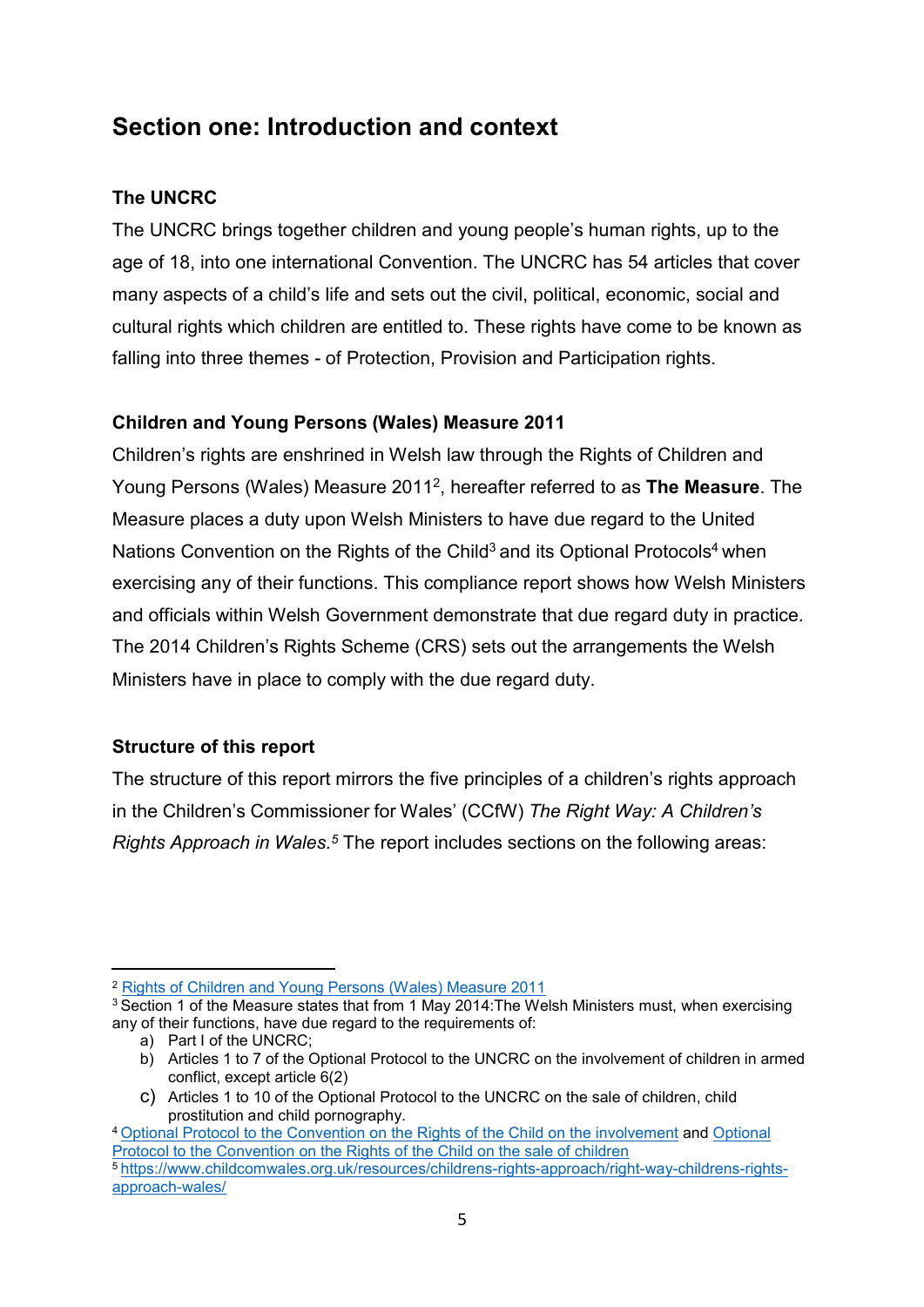- Introduction and context (Page  $5 - 7$ )
- Approach to the Covid-19 pandemic (Pages  $8 - 14$ )
- Key legislative children's rights policy achievements (Pages  $15 - 17$ );
- Embedding children's rights (Pages 18 – 23);
- Equality and non-discrimination (Pages  $24 - 26$ );
- Empowering children (Pages 27 – 30);
- Participation (Pages 31 – 36);
- $\bullet$ Accountability (Pages 37 – 40); and
- Next steps (Pages  $41 - 42$ ).

#### **Timing of this compliance report**

As set out in the 2014 CRS the Welsh Government is committed to preparing a compliance report every 2.5 years.

This compliance report covers the period February 2018 to September 2020, a period of just over two and a half years. Its publication was delayed due to the unprecedented situation as a result of the pandemic, and the need to reprioritise resources.

The next compliance report will cover the period October 2020 to March 2023.

#### **Children's Rights Scheme (CRS)**

A CRS is a requirement of Section two of the Measure which states that Ministers must make such a scheme to set out the arrangements they have made, or propose to make, for the purpose of compliance with the duty to have due regard to the requirements of

- a) Part I of the UNCRC;
- b) Articles 1 to 7 of the Optional Protocol to the UNCRC on the involvement of children in armed conflict, except article 6(2);
- Articles 1 to 10 of the Optional Protocol to the UNCRC on the sale of children, child prostitution and child pornography. c)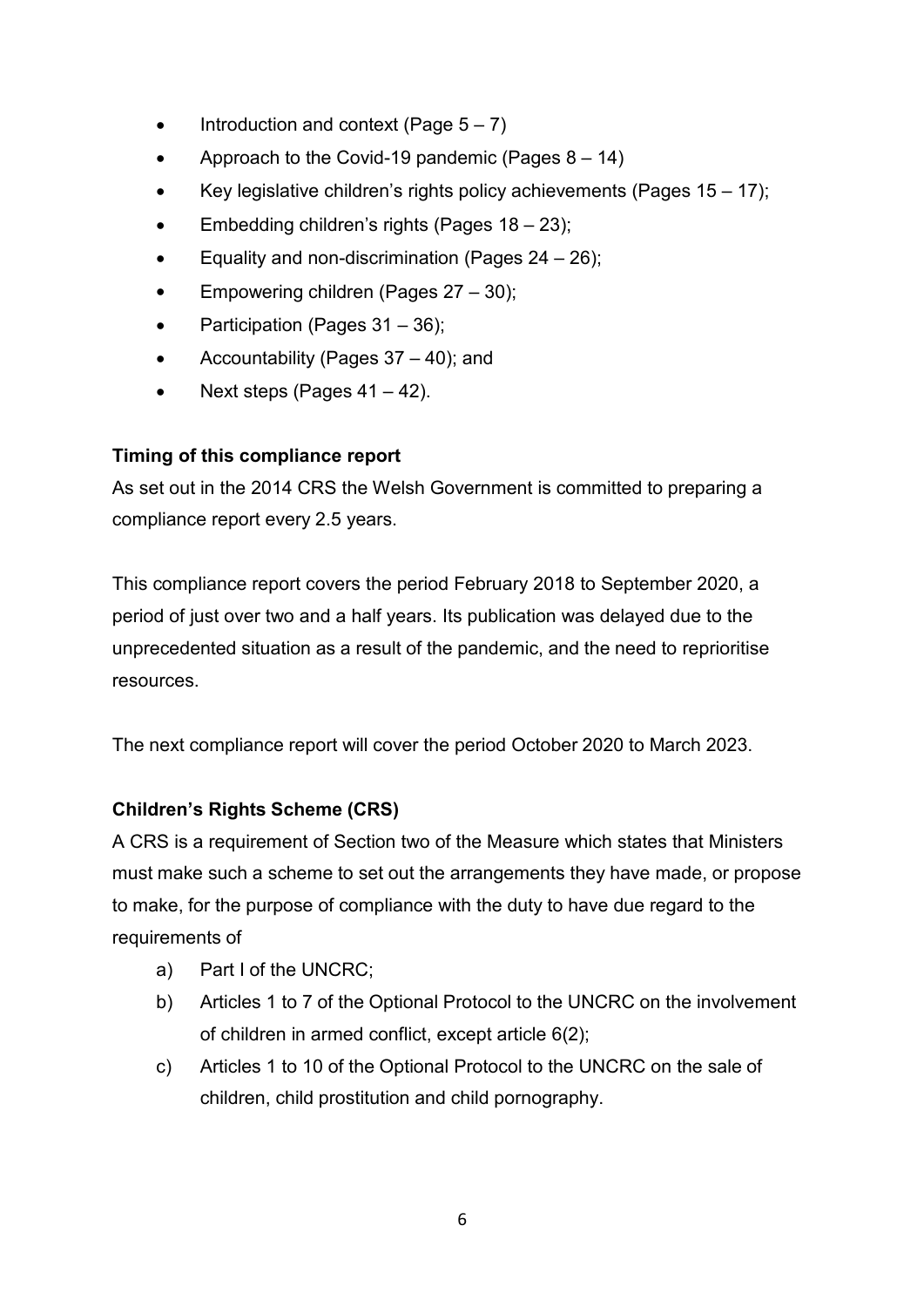The existing 2014 CRS sets out these arrangements. The CRS is part of a wider, comprehensive offer of tools the Welsh Government has to support understanding and encourage the discussion of children's rights.

The 2014 CRS is due for review and an updated CRS is currently out for public consultation<sup>6</sup> which will close at the end of March 2021. Following the consultation, the Welsh Government will reflect on the feedback, update the CRS and aim to publish the revised document in autumn 2021.

<sup>6</sup> Draft Children's Rights Scheme 2021 [Consultation](https://gov.wales/draft-childrens-rights-scheme-2021)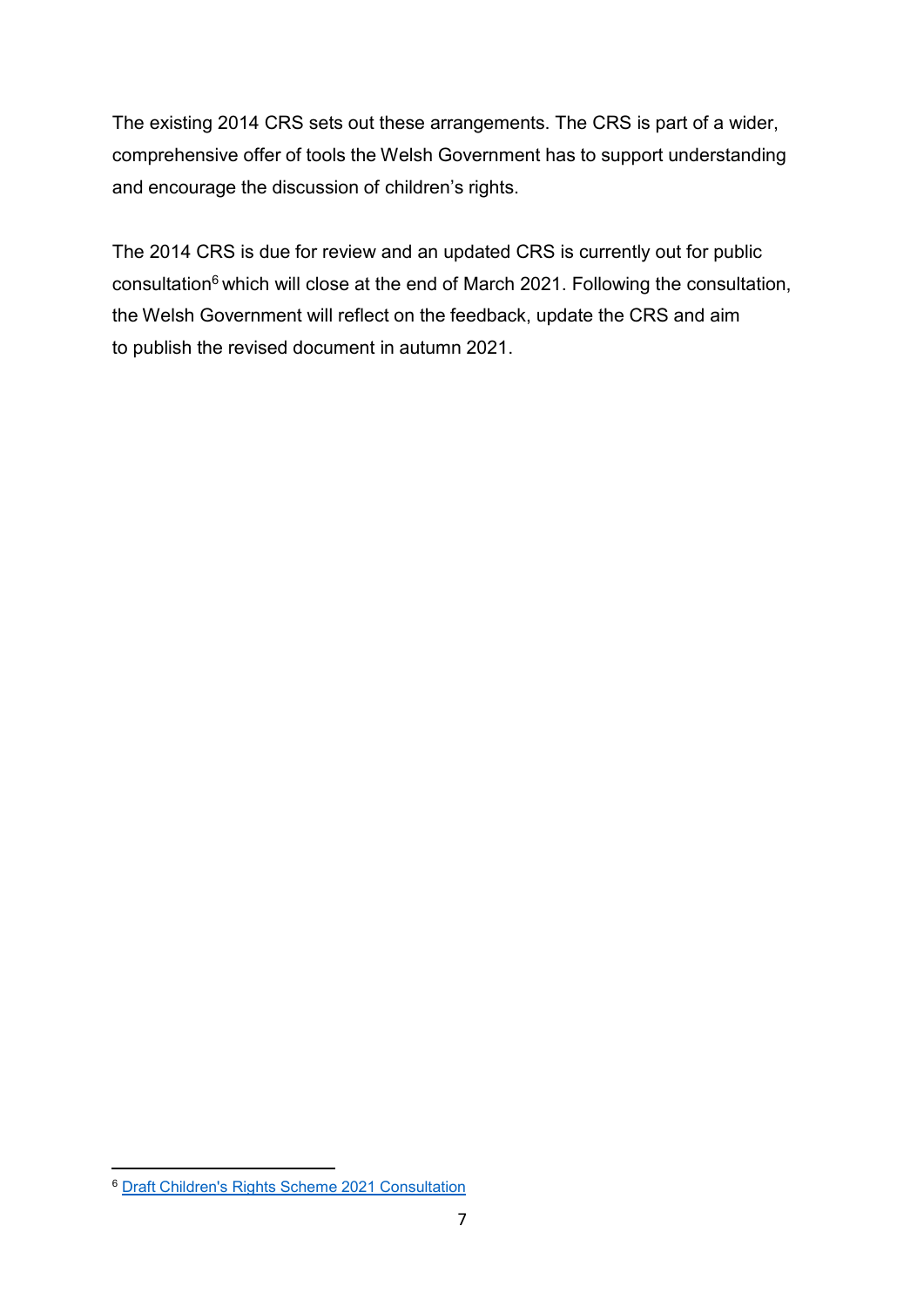### **Section two: Approach to the Covid-19 pandemic**

#### **Welsh Government response to Covid-19 pandemic**

Covid-19 remains an unprecedented national health crisis, affecting the entire population including children and young people. The last part of the compliance reporting period (March 2020 to September 2020) covers the first few months of the Covid-19 pandemic.

In April 2020, The UN Committee on the Rights of the Child published a statement expressing concern about the situation of children globally, particularly those in situations of vulnerability, due to the effects of the Covid-19 pandemic.

In response to the Committee's concerns the Welsh Government has published its completed CRIAs related to the decisions taken to mitigate against the impact of the pandemic on children and young people.

The following case study highlights the work Welsh Government undertook at the start of the Covid-19 pandemic to listen to the views of children and young people to understand how they were experiencing the pandemic.

#### **Case study 1: 'Coronavirus and me' survey**

The Welsh Government worked in partnership with the CCfW, Children in Wales (CiW) and the Youth Parliament to conduct an online survey to ask children and young people about their experiences during the Covid-19 pandemic. The Welsh Government asked the CCfW to lead on the survey and responsibility for producing the headline data analysis from an independent viewpoint. The survey was launched for a two week period in May.

The survey questions were designed based on the Articles within the UNCRC and in consultation with children and young people. The survey was a UK first and recognised by UNICEF UK as an example to be followed by countries across the globe.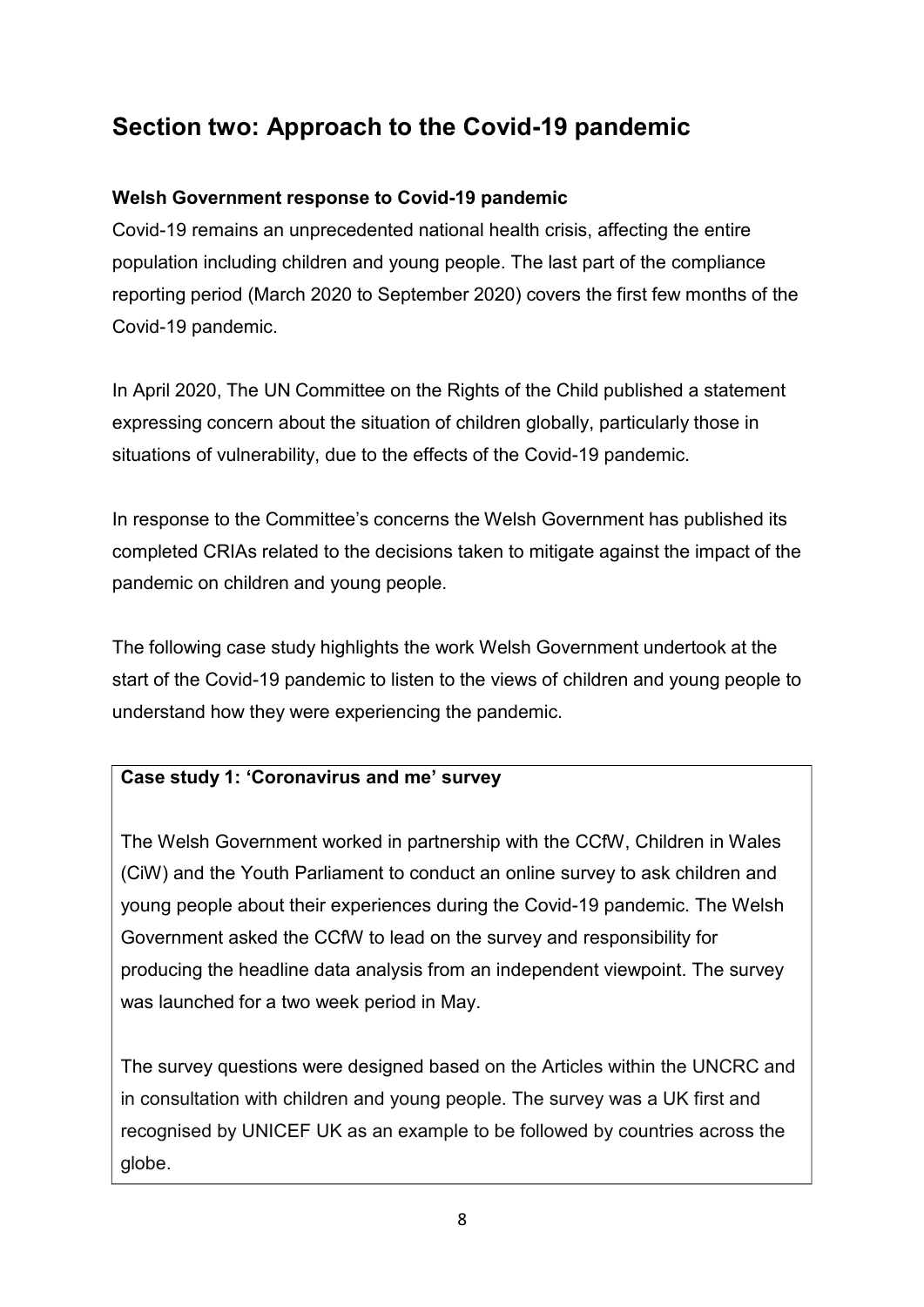More than 23,700 children and young people responded and provided their views and the Welsh Government has used the survey results to ensure children's rights and opinions are reflected upon during ongoing decision making. Headline data was published in June 2020<sup>7</sup> with the majority of children saying they were worried about missing out on their education. The Welsh Government listened to and acted on this feedback, providing all pupils with the opportunity to 'Check in, Catchup and Prepare' on returning to school in the Summer.

The CCfW published three further reports relating to disabled children and young people<sup>8</sup>, children from Black, Asian and minority ethnic groups<sup>9</sup> and young people aged  $15 - 18^{10}$ .

On 23 September 2020, the Children's Commissioner for Wales held a briefing session for officials, the session was attended by 162 officials where key messages were shared.

Cabinet ministers and senior officials were also briefed on the findings and the survey data was used extensively as part of the Children's Rights Impact Assessments (CRIAs) across Welsh Government.

Case study 2 illustrates the central importance that Welsh Government placed on protecting vulnerable children during the pandemic.

#### **Case study 2: Vulnerable children and young people work stream**

In response to the Covid-19 pandemic and the ensuing restrictions, the crossgovernmental vulnerable children, young people and safeguarding (VCYPS) work

<sup>7</sup> [Coronavirus](https://www.childcomwales.org.uk/coronavirus-our-work/coronavirus-and-me-results/) and me headline data

<sup>8</sup> Coronavirus and me: [Understanding how](https://www.childcomwales.org.uk/wp-content/uploads/2020/10/BriefingReport_disability_FINAL_ENG.pdf) disabled children and young people have experienced the [pandemic in](https://www.childcomwales.org.uk/wp-content/uploads/2020/10/BriefingReport_disability_FINAL_ENG.pdf) Wales

<sup>9</sup> [Coronavirus](https://www.childcomwales.org.uk/wp-content/uploads/2020/09/Briefing_Report_E_2020_FINAL.pdf) and me: Experiences of children from Black, Asian and minority ethnic groups in Wales <sup>10</sup> [Coronavirus and](https://www.childcomwales.org.uk/wp-content/uploads/2020/10/Briefing_Report_1518_FINAL_ENG.pdf) me: Survey responses from young people aged 15 - 18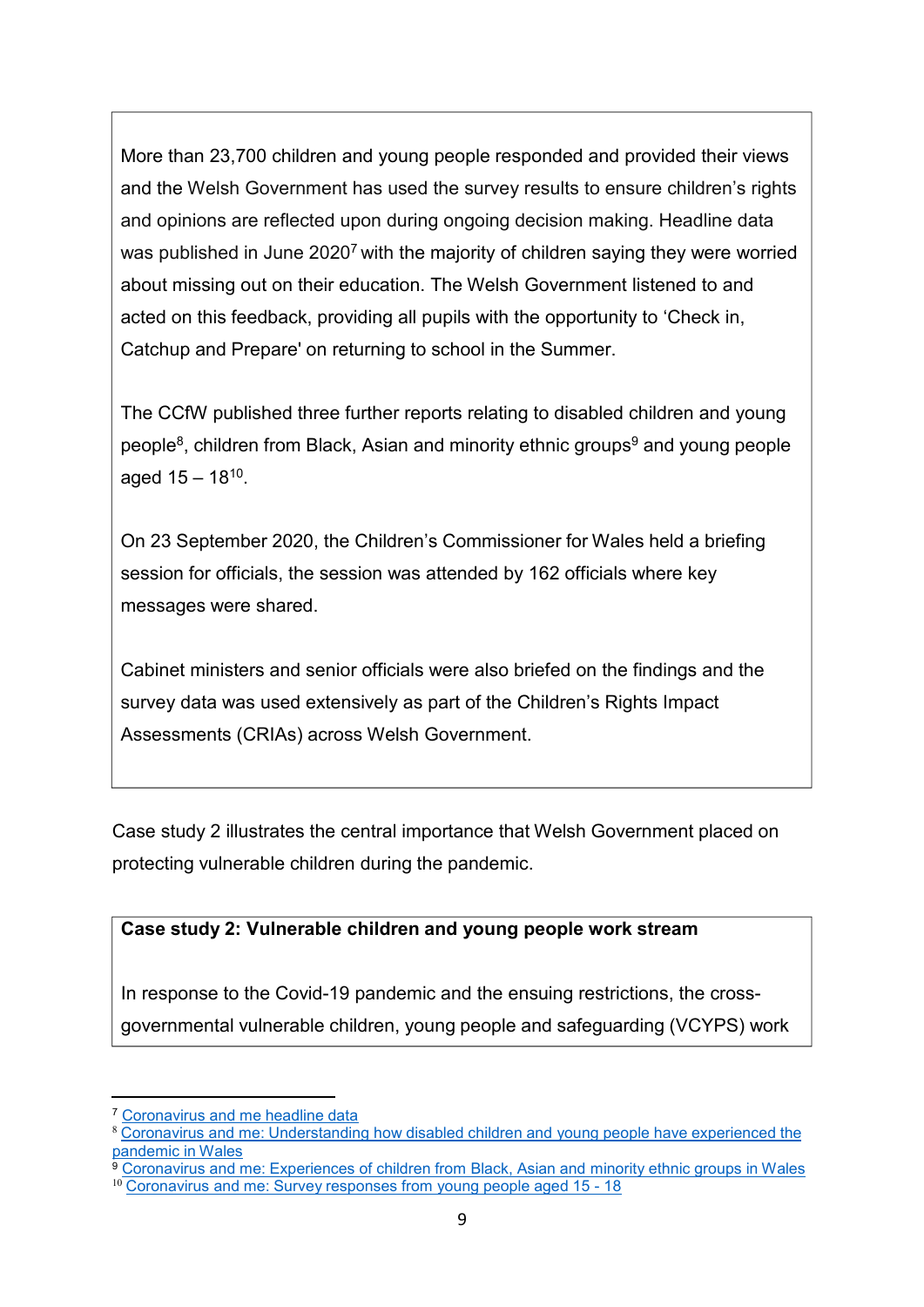stream was established. Its primary aim was to ensure that vulnerable children and young people were **'safe, seen and heard'** during the crisis.

The VCYPS work stream included policy leads from education, children and families, housing, communities, and health and social services. Through mapping of departmental work and plans, and intensive communication and engagement, it facilitated consideration, prevention and mitigation of the impact of the Covid-19 pandemic and the ensuing restrictions on vulnerable children and young people.

In addition, an external advisory group was established, that included representatives from the Children's Commissioner's office, Inspectorates, third sector, Youth Board, National Safeguarding Board, Directors of Education, Directors of Social Services, the Police, Public Health Wales, the ACE Support Hub, and Child and Adolescent Psychology. The purpose of this group was to share intelligence and to identify any risks and gaps, and to feed its output into the VCYPS work stream.

By Summer 2020, it became clear that the Covid-19 pandemic necessitated not only a short term crisis response, but also a long term strategy for 'how to operate in a Covid-19 world' and impact mitigation.

It was recognised that the Covid-19 pandemic and the ensuing restrictions make *all* children and young people potentially vulnerable in a wide range of areas, including physical and mental health, emotional wellbeing, educational development, job security, (parental) income and housing stability, both in the short and the long term. The primary aim of the VCYPS work stream was therefore extended to ensuring that *all* children and young people are **'safe, seen, heard, nurtured and developing'**.

Case study 3 outlines how the mental health and wellbeing of children and young people has continued to be a priority throughout the pandemic.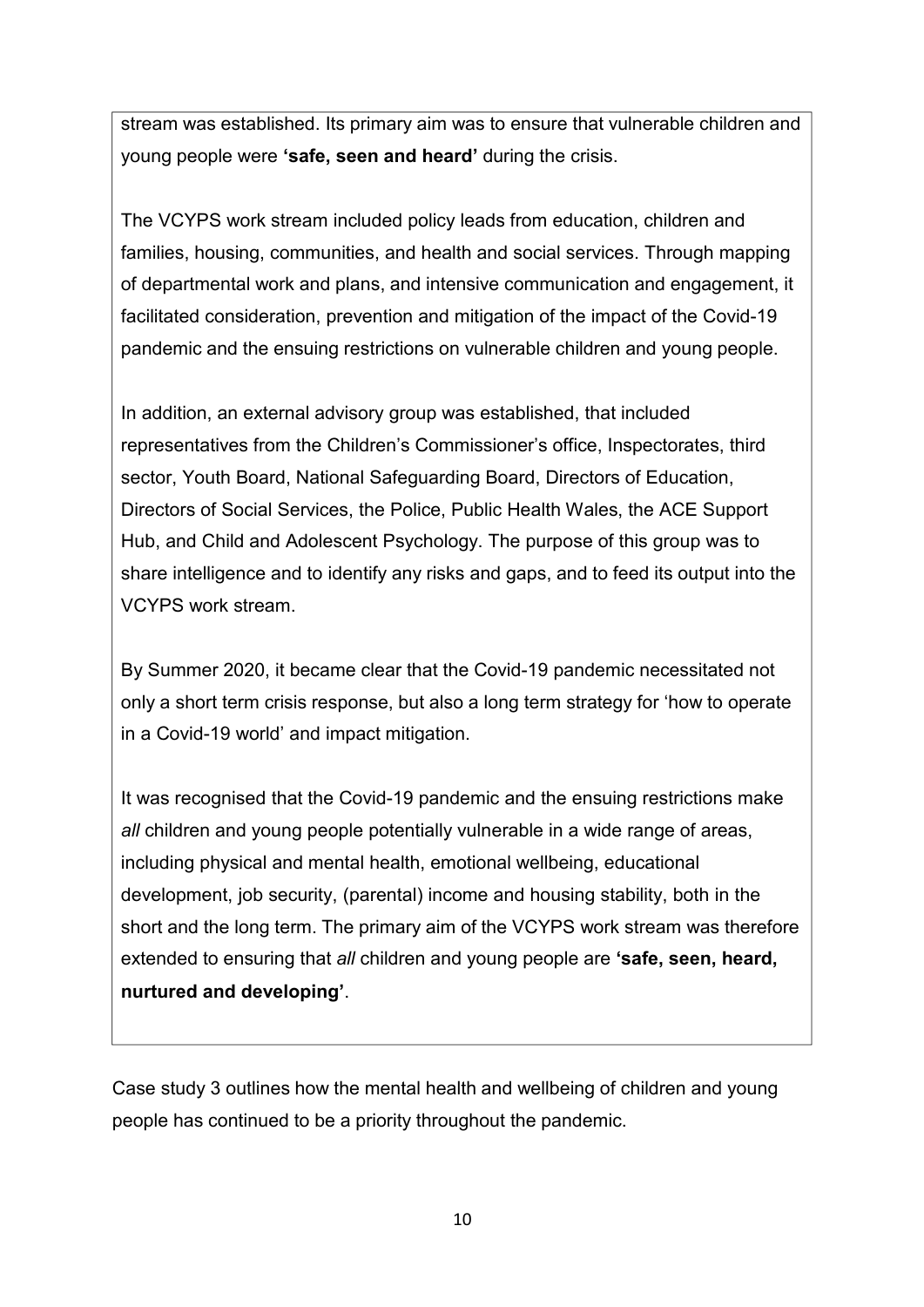#### **Case study 3: Mental health support for children and young people**

Supporting the emotional and mental wellbeing of children and young people is a priority for the Welsh Government. As part of our whole school approach to emotional and mental wellbeing, we have announced a range of support for learners. We are developing teacher training modules on child development, mental health and neurodiversity to ensure teachers are able to spot the early signs of problems in the classroom and know how and when to refer to specialist services if and when required.

We have also worked with Welsh Higher Education Intuitions over the course of 2020 to develop professional learning modules specifically in relation to the wellbeing impact of Covid-19. These include modules on blended learning and supporting learner wellbeing during the pandemic.

We have created an online resource which promotes a range of digital tools designed specifically to support young people with their own mental health and emotional wellbeing. The Young Person's Mental Health Toolkit<sup>11</sup> links young people, aged 11 to 25, to websites, apps, helplines, and more to build resilience and support them through the Coronavirus pandemic and beyond.

We continue to invest to improve specialist child and adolescent mental health services (CAMHS) for all those who need it and we are working to improve access for young people, including reducing waiting times and establishing neurodevelopment teams in each health board.

<sup>11</sup> Young [person's](https://hwb.gov.wales/repository/discovery/resource/e53adf44-76cb-4635-b6c2-62116bb63a9a/en?_ga=2.121771979.1739172551.1610365057-1780325917.1569858130&sort=recent&strict=1) mental health toolkit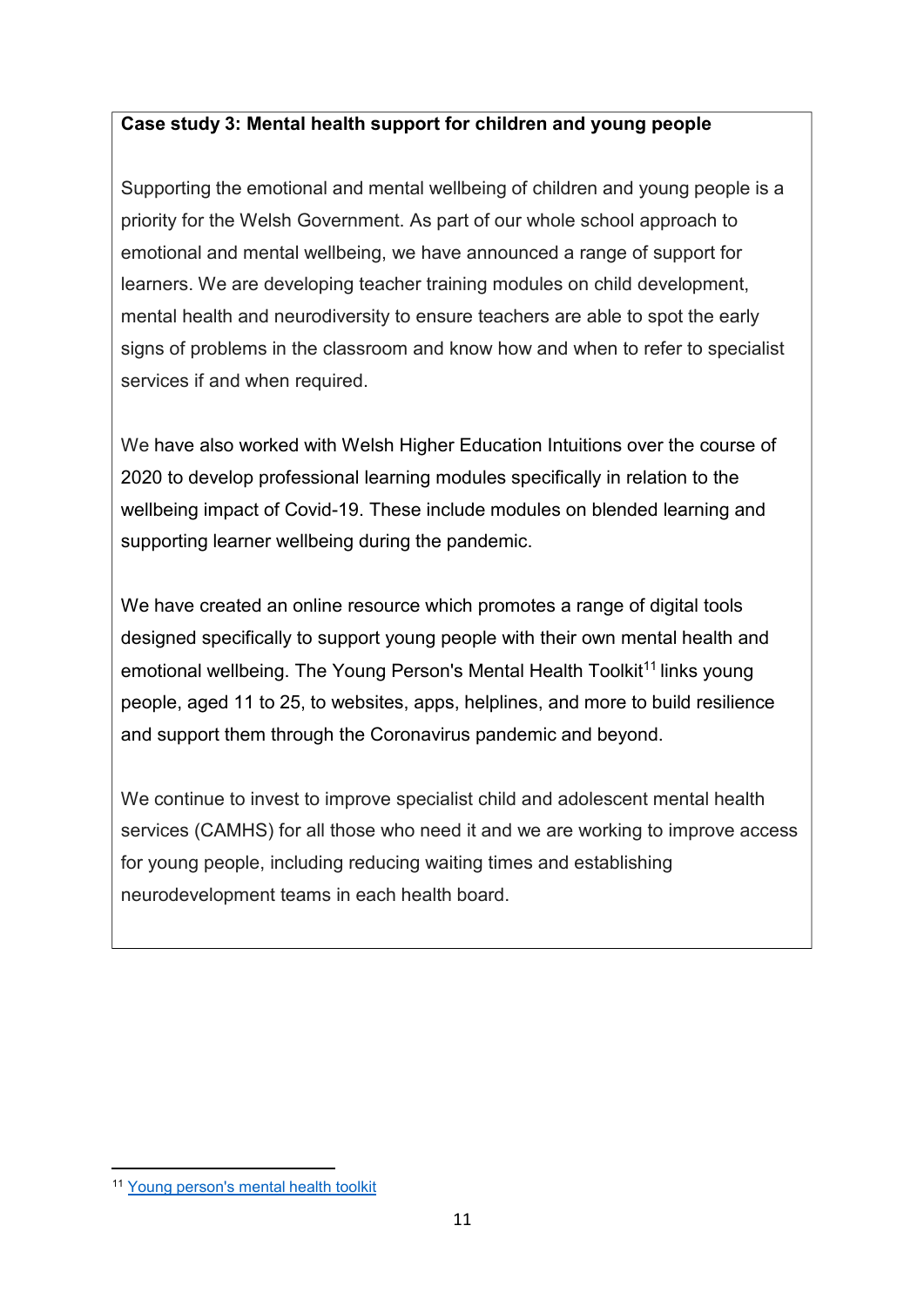### **Co-ordinated approach to policies affecting children arising from the Covid-19 pandemic**

The list below highlights just some of the new policy initiatives put in place to support children through this crisis.

- £3m to support learners who are unable to access electronic devices or the internet;
- Up to £52million additional funding has been allocated to ensure that pupils who rely on free school meals are still able to receive them whilst they are not attending school (this has been extended for 2020/21 to cover the Easter, spring half-term and summer holidays); •
- £420,000 for access to free school meals for learners shielding or selfisolating; •
- £29m to Recruit, Recover and Raise Standards. Throughout the next school year 900 extra teaching staff will be recruited, targeting extra support at Years 11, 12 and 13, as well as disadvantaged and vulnerable learners of all ages; •
- A Resilience Plan for post-16 learning; •
- An online safety zone has been created on Hwb so children can access support if they are feeling unhappy or unsafe; •
- A dedicated page was set up about safeguarding to remind people they should call 101, or contact their local authority, if they have any concerns about a child or an adult being harmed; •
- The NSPCC campaign commissioned by the Department for Education, UK Government which encourages the public to contact the NSPCC adult helpline if they have any concerns about children in their community has been promoted; •
- *An updated School and Community-Based Counselling Operating Toolki*t (2020) which enables counselling providers in schools and, increasingly in the wider community, to deliver services that are of high quality, safe, easily accessible and available at the point of need; •
- An additional £1.25m to extend counselling provision in schools; •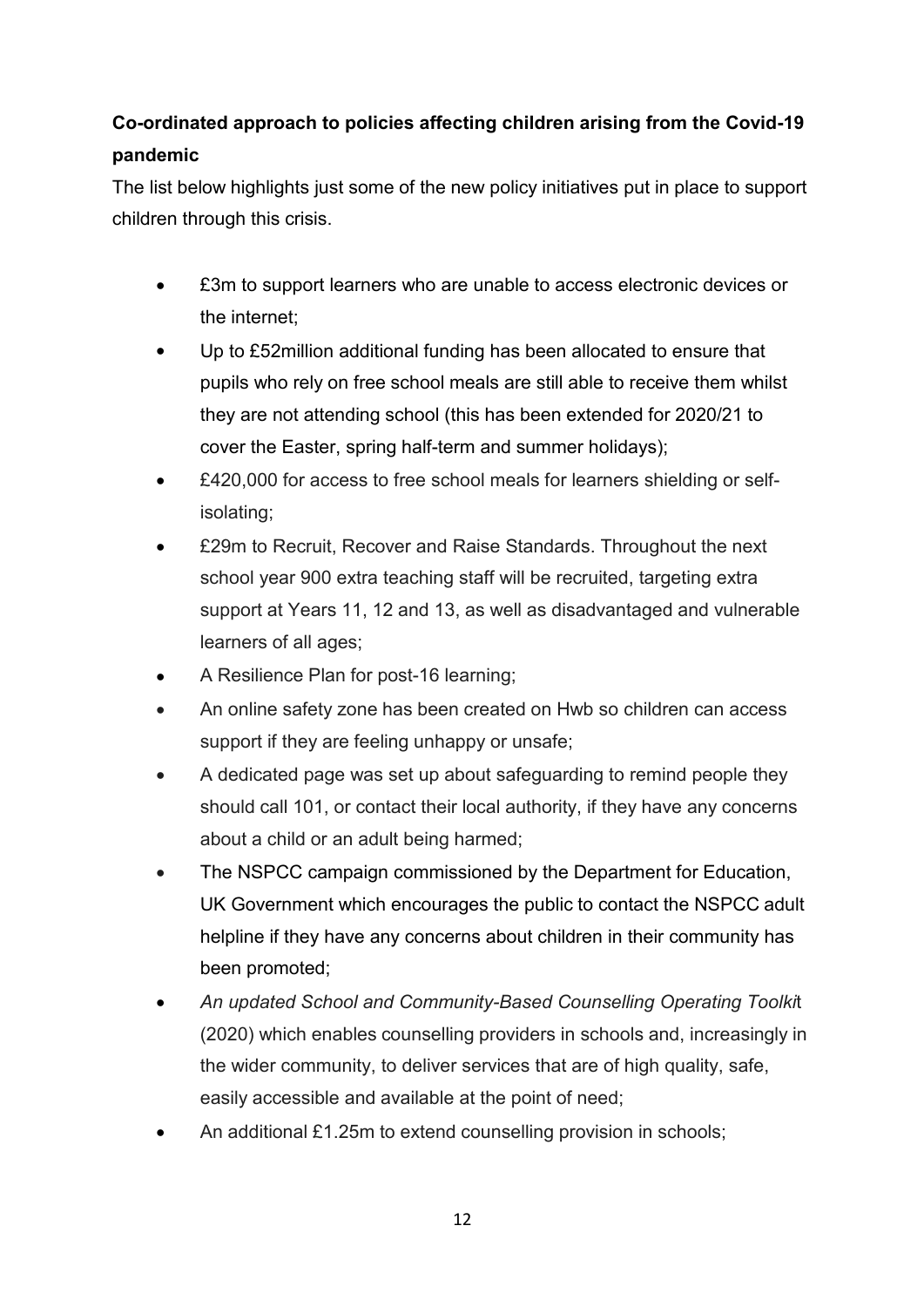- An additional £3.75 million of funding for mental health in schools that will include new support for children under the age of 11;
- An additional £33,000 to enable the MEIC, the national information, advice and advocacy helpline service for children, to respond to the increase in calls to the helpline and to produce Covid-19 specific resources; •
- Launch of the Young Person's Mental Health Toolkit; and •
- £3.5m for the Child Development Fund for under 5s to provide additional support for speech, language and communication, fine and gross motor skills and social and emotional development. •

#### **Communicating with children and young people during Covid-19**

The Welsh Government was mindful of how we communicated with children and young people during the pandemic about the changes that would directly affect them and also how we listened to their views about those changes.

The Welsh Government's ability to talk to children and young people face to face was inevitably affected by the pandemic, however we were keen to use real time virtual communication mechanisms. The list below highlights some of the ways we have communicated and talked directly with children and young people:

- Deputy Minister for Health and Social Services message to children and young reassuring them about the Covid-19 pandemic 25 March 2020;
- First Minister meeting with Youth Parliament 30 April 2020; •
- Minister for Education press conference with children and young people on 24 June 2020; •
- #AskKirsty direct questions from children and young people via social media; •
- Deputy Minister for Health and Social Services meeting with representatives from Young Wales on 17 September 2020; •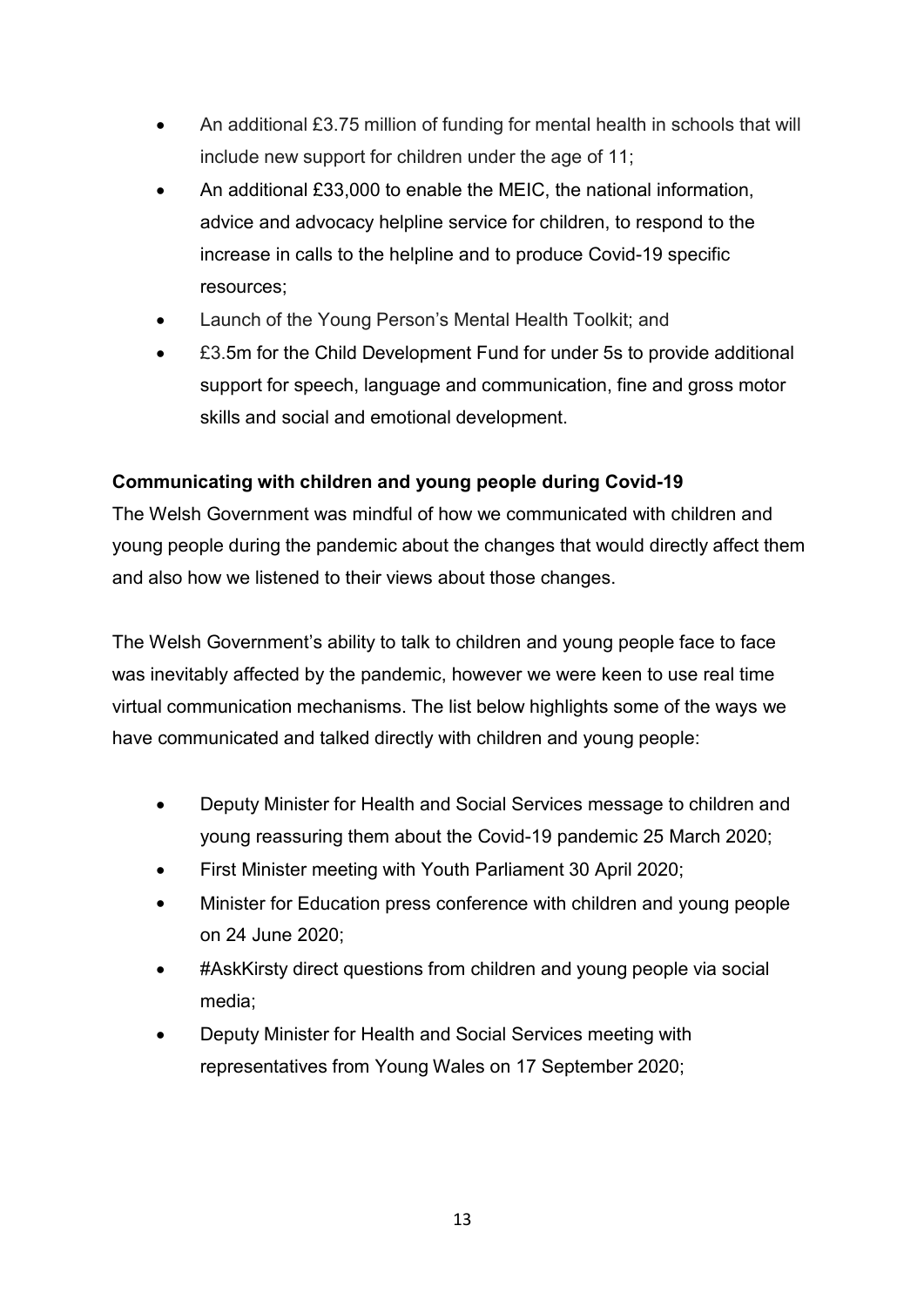• Development of child friendly versions of some Welsh Government advice<sup>12</sup>.

Engagement with children and young people continues, but falls outside the scope of this compliance report.

<sup>&</sup>lt;sup>12</sup> Help us change the way we help children and young people with their mental health and emotional [wellbeing](https://gov.wales/sites/default/files/consultations/2020-08/young-persons-consultation-whole-school-approach.pdf)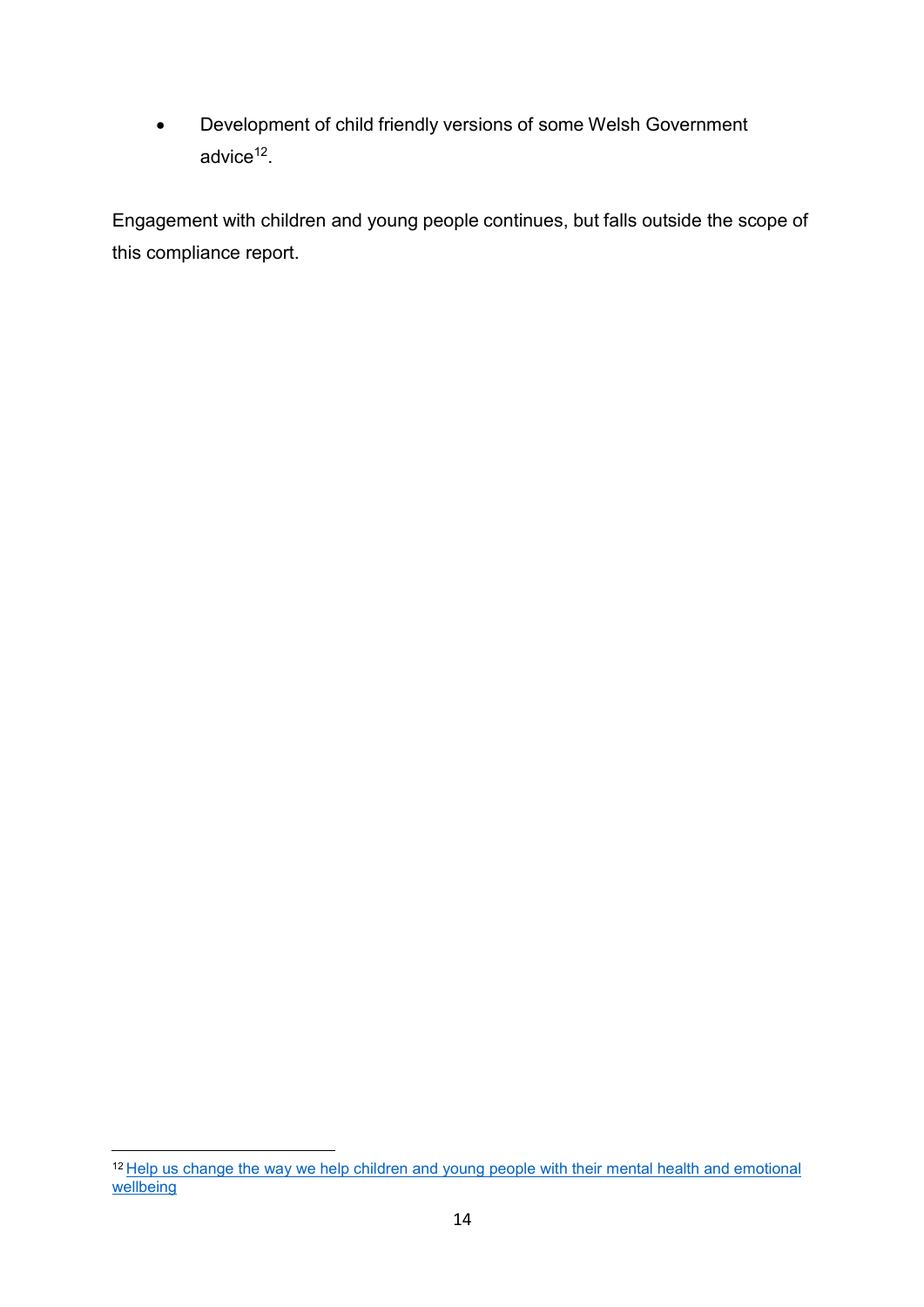### **Section three: Key legislative children's rights policy achievements**

During the reporting period, the Welsh Government has passed the following legislation:

- Children (Abolition of Defence of Reasonable Punishment) (Wales) Act 2020 which removes the defence of reasonable punishment; and
- Senedd and Elections (Wales) Act 2020 to enable 16 and 17 year olds to vote in Senedd and local elections, as part of our proposals to reform electoral arrangements in local government. •

These areas are explored further in case studies 4 and 5 below.

**Case study 4: Children (Abolition of Defence of Reasonable Punishment) (Wales) Act 2020**

On 20 March 2020 the Children (Abolition of Defence of Reasonable Punishment) (Wales) Act 2020 received Royal Assent. When section one of the Act comes into force on 21 March 2022 it will prohibit the physical punishment of children in Wales by abolishing the defence of reasonable punishment, which is a defence in law against a charge of assault and battery. This does not create a new offence.

The legislation will help protect children's rights by prohibiting the physical punishment of children by parents and others acting with parental responsibility. The UNCRC recognises that any physical punishment of children, however minor, is incompatible with the human rights of children under Article 19, and has called for it to be abolished.

The Welsh Government's intention is that the combined effect of the Act, a high profile awareness raising campaign and support for parents, will bring about a further reduction in the use and tolerance of the physical punishment of children in Wales.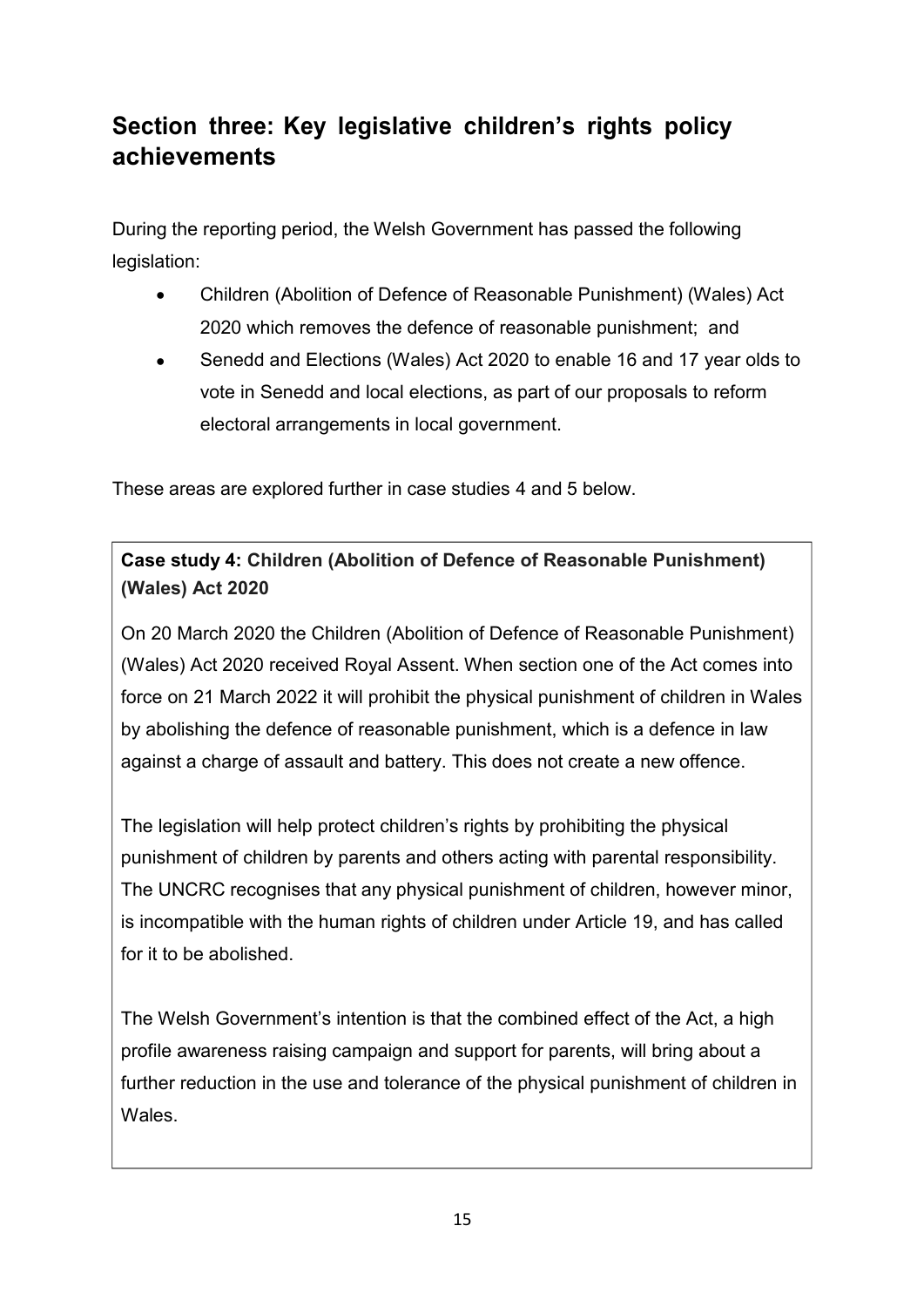An awareness-raising campaign including television, radio and digital advertising will commence in 2021. An expert stakeholder group has been established to oversee the communications work and will advise on raising awareness amongst children and young people; this work will be embedded in the wider context of children's rights.

The views of children and young people have been considered throughout the development of the legislation, and the scrutiny process. During the consultation on the legislative proposal external engagement events were held with children and young people. The majority of the responses provided views in favour of the legislative proposal and agreed it would support the aim of protecting children's rights. UNICEF UK also worked with young people in schools across Wales to gather the views of 1,157 children and young people, on whether or not the law should change or stay the same.

More information on ending physical punishment in Wales can be found at: [Ending](https://gov.wales/ending-physical-punishment-wales-overview) [Physical Punishment in](https://gov.wales/ending-physical-punishment-wales-overview) Wales

#### **Case study 5: The Senedd and Elections (Wales) Act 2020**

In January 2020, Senedd Cymru passed the Senedd and Elections (Wales) Act 2020 which made a number of reforms to Senedd Cymru, including the extension of the Senedd franchise to 16 and 17 year olds, among other changes.

Although this was not a Government Bill, the Welsh Government fully supported the intention to lower the voting age for 16 and 17 year olds in Senedd Elections and sought to implement the same change to the Local Government franchise via the Local Government Elections (Wales) Act.

In the Welsh Government's national strategy, 'Prosperity For All'<sup>13</sup>, we committed to back votes for those aged 16 and over. Lowering the voting age to 16 gives a valuable opportunity to start a young person on their democratic journey with the

<sup>13</sup> [Prosperity](https://gov.wales/sites/default/files/publications/2017-10/prosperity-for-all-the-national-strategy.pdf) For All: The National Strategy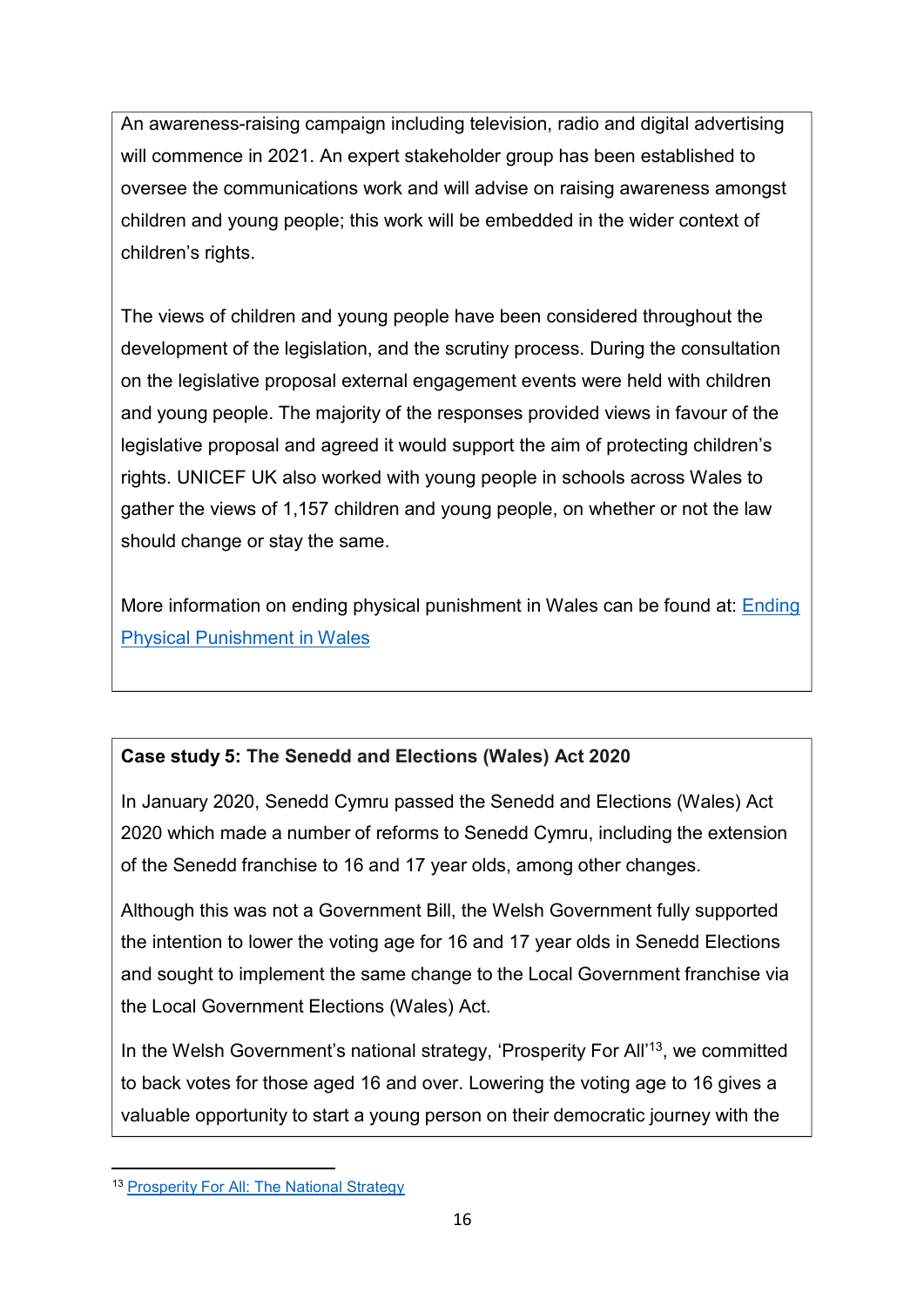right tools to become a regular voter rather than an occasional one, and empowers them to engage with the decisions that affect their lives.

In assessing the potential impact of the change, Welsh Government considered the evidence gathered through consultation and also the UNCRC and in particular those Articles dealing with the right to freedom of expression, to be heard, treated with respect and have access to good quality education and information from a wide range of sources. The conclusion was that the extension of the franchise would positively impact on the rights outlined in the Articles.

The Welsh Government commissioned qualitative research which involved interviews and focus group sessions with young people to understand their perceptions of politics and to identify any potential barriers to them participating.14

The Senedd and Elections (Wales) Act 2020 became law in Wales on 15 January 2020, making the elections to the Senedd in May 2021 the first Senedd poll for which 16 and 17 years olds will be enfranchised.

Significant work has also taken place on the following pieces of legislation which impact children's rights. This includes the:

- Curriculum and Assessment (Wales) Bill (case study 8 outlines the design; and development process for the new curriculum)
- Local Government and Elections (Wales) Act; and •
- The Additional learning needs transformation programme. •

<sup>14</sup> <https://www.understandingsociety.ac.uk/blog/2019/06/05/social-action-as-a-route-to-the-ballot-box>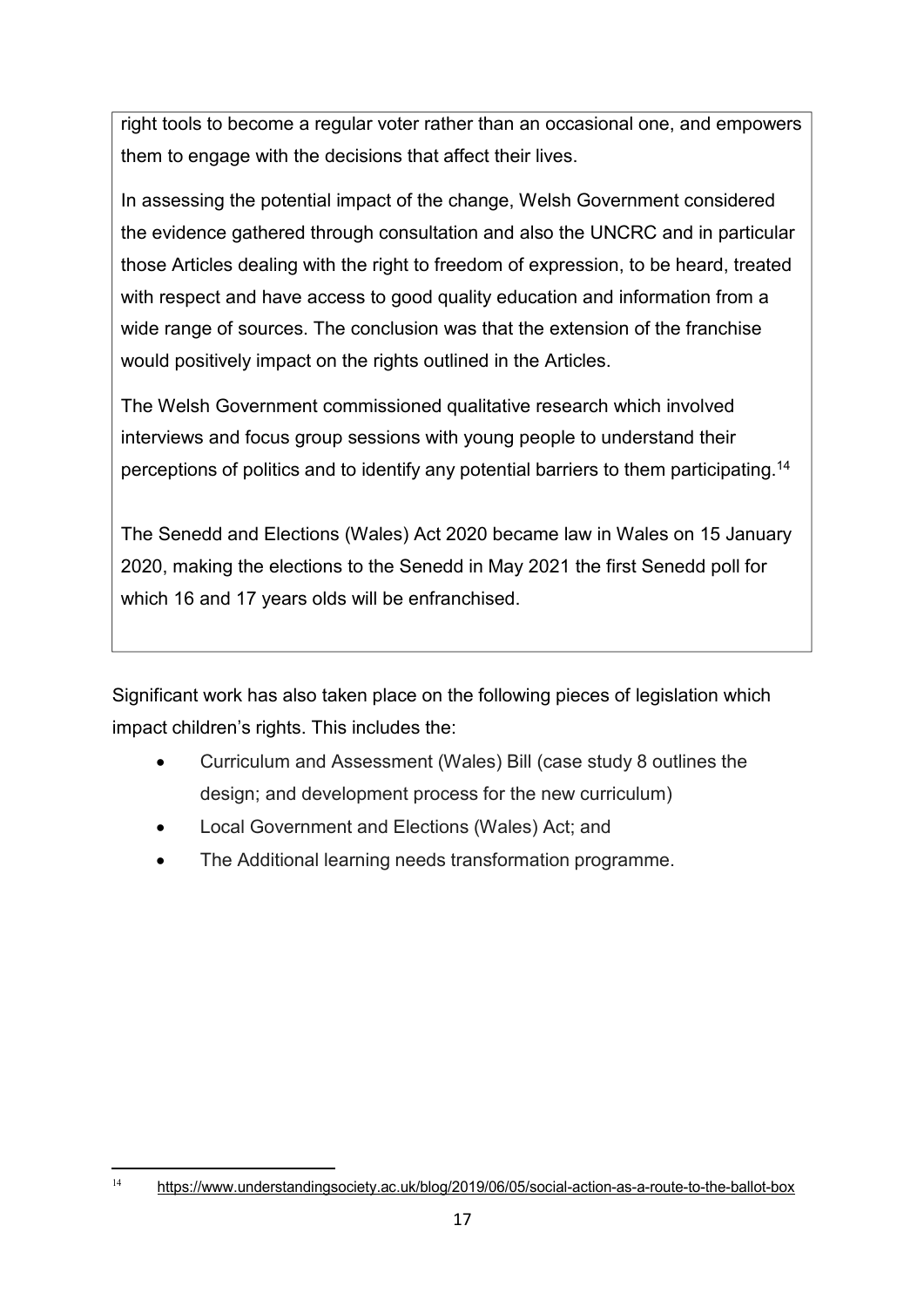### **Section four: Embedding children's rights**

#### **The Children's branch**

The Children's branch is embedded in the Children and Families Division and has a role to offer expert advice and guidance across the Welsh Government on all areas of children's rights.

The branch has a role in leading on the following activities:

- Helping officials to understand the UNCRC and its Optional Protocols and their role in ensuring the due regard duty is met.
- Leading the Welsh Government response to UNCRC reports and UN Concluding Observations recommendations; •
- Preparing and updating the CRS; •
- Reporting compliance against the duty under section one of the Measure; •
- Providing support for officials to engage effectively with children and young people and the preparation of child friendly documents; and •
- Advice and support on CRIA. •

The branch has the grant management role for CiW. Welsh Government funds CiW to facilitate engagement with children and young people and to provide support to professionals working in the children's sector.

The Children's branch is the sponsor body for the Children's Commissioner for Wales (CCfW) and her office. The CCfW office is an independent human rights institution funded by the Welsh Government,

#### **Expertise in children's rights – Children's Rights Advisory Group (CRAG)**

The Children's branch is also responsible for accessing external expertise in Children Rights to support the policy making process. The CRAG, which meets on a quarterly basis, acts as a critical friend to provide advice on children rights – including draft CRIAs and Integrated Impact Assessments (IIAs). The group includes representatives from: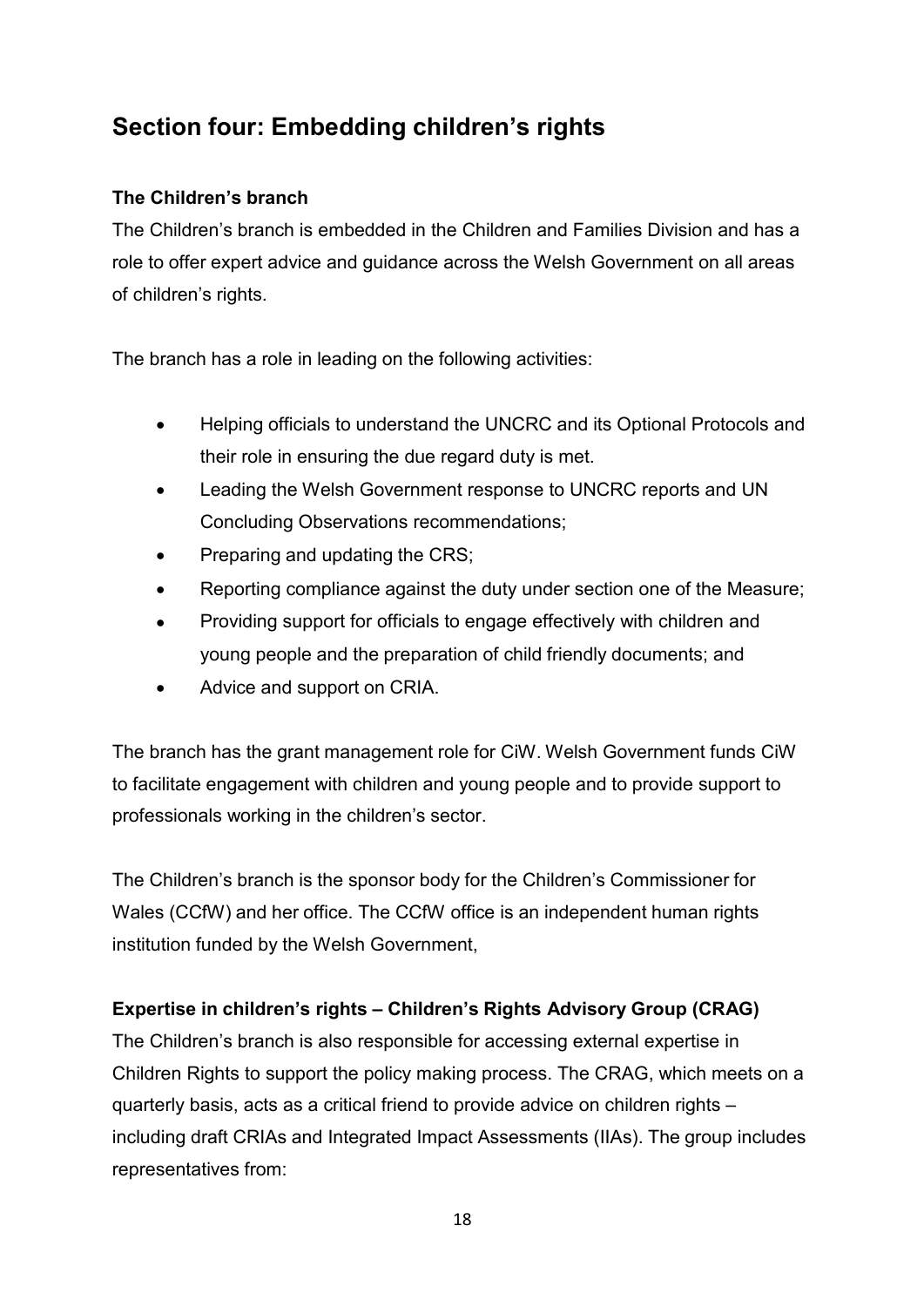- the CCfW office,
- CiW,
- UNICEF UK, and;
- The Wales Observatory on Human Rights of Children and Young People.

CRAG provides a forum for:

- exchange of information;
- input of advice and expertise;
- introduction of new ideas for action; and
- discussion on priorities and emerging policy and legislation.

In addition CRAG individuals (or collectively) have offered their support during the Covid-19 pandemic for short workshop style discussions to talk through the potentialimplications for children of any new policy/decision – including CRIAs. These discussions are an important way to improve the policy making process by testing thinking with experts and seeking valuable insight about how proposals will work in

It is the intention of the Welsh Government to maintain the CRAG for the foreseeable future, including using the CRAG to support the Welsh Government's in delivering the 'next steps' listed in section eight.

Examples of CRAG facilitated discussions in this reporting period include:

- Discussions around re-opening schools after the first lockdown;
- Banning commercial third-party selling of puppies and kittens up to six months old;
- Guidance on the proposed temporary modifications to statutory duties relating to Special Educational Needs, around any potential impact on children's rights brought by these temporary modifications; •
- Approach to the Welsh Government budget and the consideration of children's rights; •
- Planning the UNCRC 30<sup>th</sup> anniversary event and related awareness raising and communications activities; •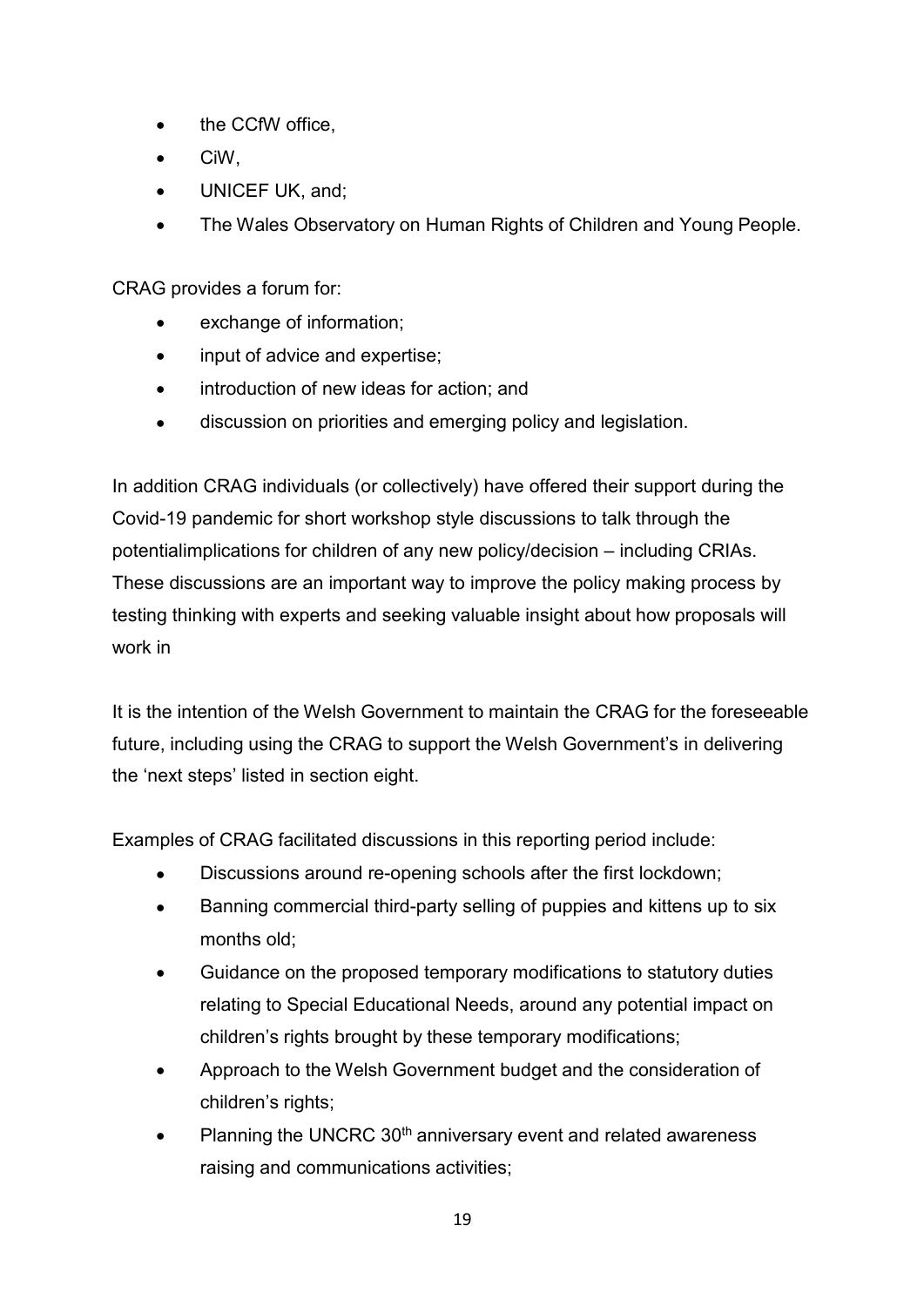- Consideration of the CRIA for Elective Home Education;
- Consideration of the CRIA for the Removal of the Defence of Reasonable Punishment; and
- Discussion on Brexit and children and young people.

#### **Children's rights training for Welsh Government officials**

Our goal is to support officials to see children's rights and the due regard duty within the context of improving outcomes for children and young people and helping children and young people in Wales to realise their rights.

The Welsh Government offers its officials' children's rights training in a variety of forms which includes:

- Face to face advice by the Children's branch;
- Information and resources
- Masterclass briefing sessions for example with the CCfW and UNICEF UK;
- Advice and discussion with CRAG on specific policy proposals; •
- The availability of an evidence base on children and young people and different groups of children; •
- Regular staff bulletins; •
- Children's rights campaigns. •

The Welsh Government recognises the need for officials to have access to a strong body of knowledge about children's rights to enable them to provide comprehensive advice to Welsh Ministers. As outlined in the draft CRS<sup>15</sup>, a new multi-layered training approach will be developed to bring together the different training tools, resources and information sharing opportunities for Welsh Government officials.

The following case study illustrates one training opportunity with the Children's Commissioner for Wales.

<sup>15</sup> Draft Children's Rights Scheme 2021 [Consultation](https://gov.wales/draft-childrens-rights-scheme-2021)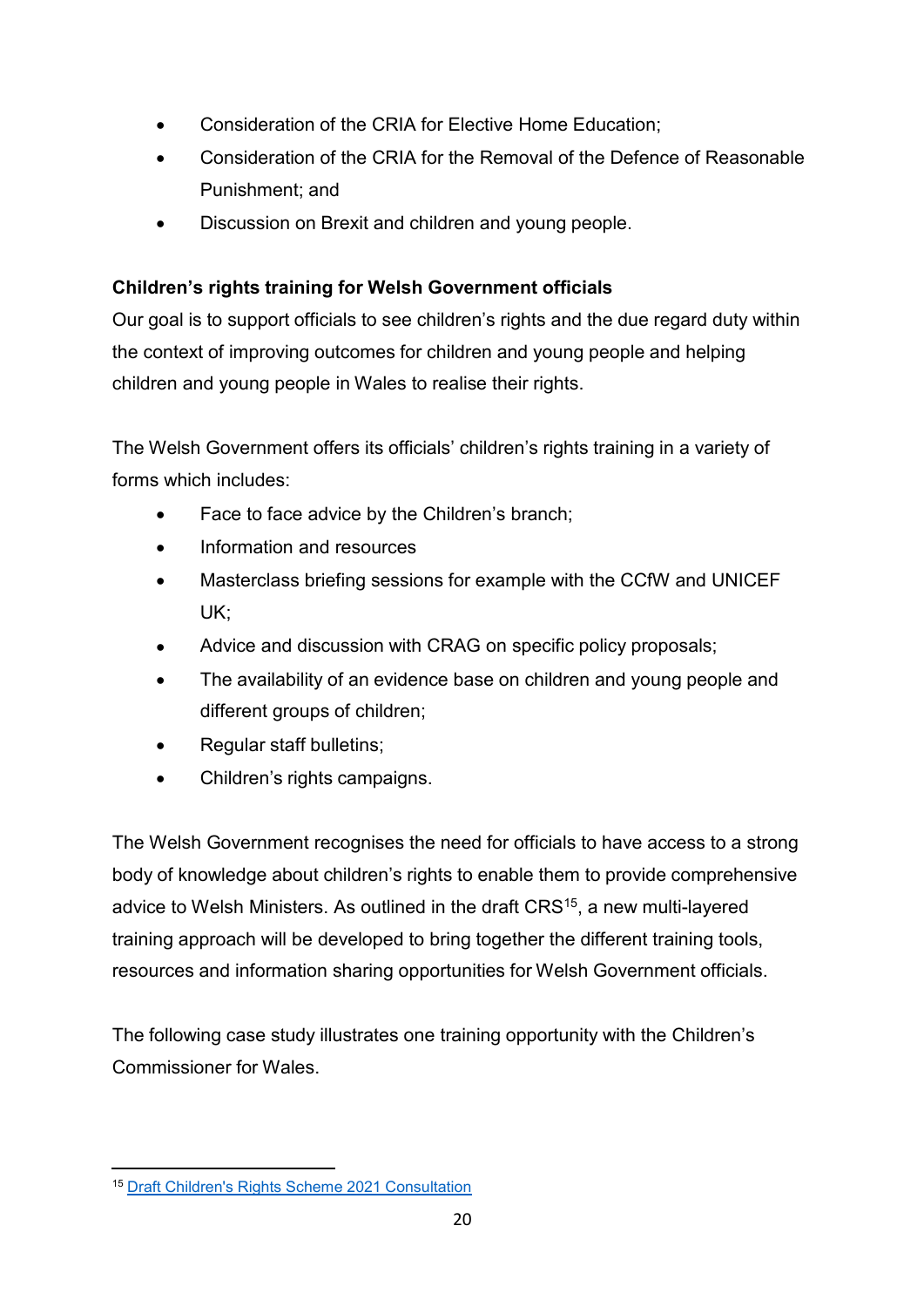#### **Case study 6: CCfW briefing session 23rd September 2020**

The Children's branch arranged for the CCfW to address staff in a live online session. The Commissioner spoke about: the role of the Children's Commissioner;why children's rights are important; the importance of impact assessments; and the 'Coronavirus and me' survey findings.

162 individuals attended the event which generated awareness of and interest in the survey, increasing its effectiveness in informing policy.

This awareness raising session supported officials' understanding of children's rights and its links to policy development. It also enabled officials to consider the evidence arising from the survey and how this could inform Welsh Government policy development.

This case study highlights how the Welsh Government invites external organisations to provide challenge on our progress in children's rights.

#### **Case study 7: Report Card-16 Briefing session to the Welsh Government**

In August 2020, The Welsh Government facilitated a briefing by UNICEF UK to update officials on their Innocenti Report card-1616: Understanding what shapes child well-being in rich countries.

The Report Card 16 looked at multi-dimensional child well-being in 41 OECD/EU countries. The report starts with a league table of child well-being outcomes for 38 countries.

The briefing session enabled more than 50 officials to be briefed on the report card and the UK rankings and consider the findings for their areas of work.

<sup>16</sup> [Innocenti](https://www.unicef-irc.org/publications/pdf/Report-Card-16-Worlds-of-Influence-child-wellbeing.pdf) Report Card 16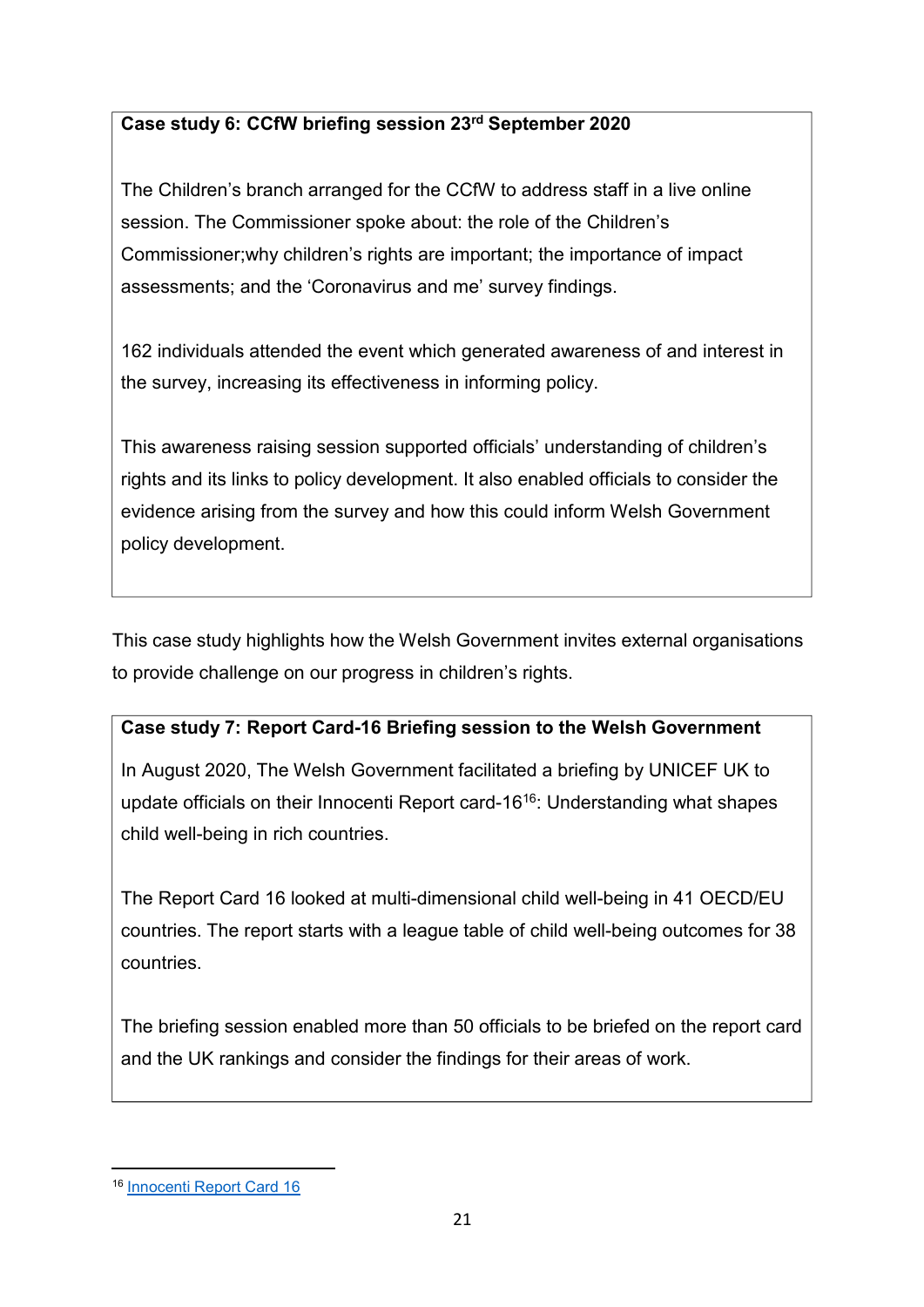#### **Embedding children's rights into policy**

Case study 8 shows how the Welsh Government is embedding children's rights into the new curriculum for Wales.

#### **Case study 8: Curriculum for Wales development**

Welsh Government officials have worked closely with the CCfW throughout the process of curriculum development to ensure children rights are at the core of the process. During initial development there was in depth research and evidence to map the four purposes of the new curriculum and each of the six Areas of Learningand Experience against the articles of the UNCRC. This was critical in supporting pioneer schools' understanding of cross-cutting nature and importance of children's rights.

Key achievements include:

- Rights form part of the mandatory statements of What Matters. HumanRights are included as part of the Humanities Area of Learning and Experience with a clear progression framework for the development and understanding of rights;
- Guidance has been published to signal and emphasise the importance and place of human rights across a school's curriculum. This was codrafted with representatives from CCfW's office, Welsh Government and pioneer schools.

The evidence provided by the CCfW has been critical in ensuring children's rights and human rights education forms an important cross-cutting theme in the Curriculum for Wales guidance. Welsh Government officials have also worked widely with other parties across the third sector in developing the Curriculum for Wales guidance.

Case study 9 highlights the approach of the Welsh Government to embedding the second Optional Protocol on the sale of children and the Welsh Government's antislavery work.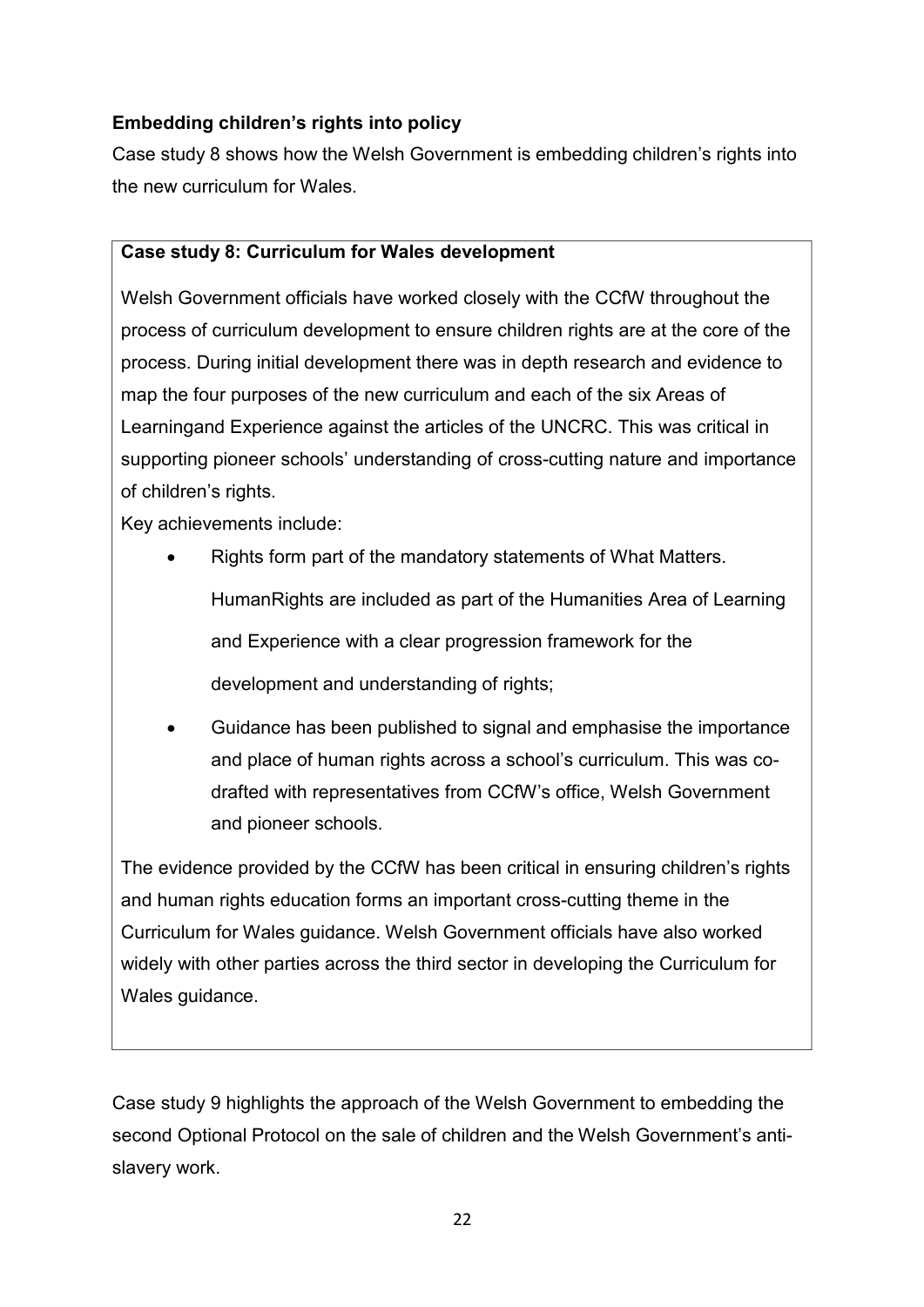#### **Case study 9: Anti-slavery work to embed the second Optional Protocol of the UNCRC**

In January 2013, the Welsh Government established the Wales Anti-Slavery Leadership Group which provides strategic leadership for tackling slavery in Wales. The Leadership Group is in a unique position to add value by co-ordinating collaboration across partners to plan and support delivery in Wales, thereby maximising the opportunities for multi-agency solutions to tackle modern slavery.

The Leadership Group brings together the relevant multi-agency partners in Wales from the Public, Private and the Third Sectors. These include the Welsh Government, Home Office, National Crime Agency, Police, Gangmasters and Labour Abuse Authority, Crown Prosecution Service, Safeguarding, Office of the Children's Commissioner for Wales, Bawso, New Pathways, Barnardos Cymru, Academia and UNICEF UK.

Wales operates the Home Office funded Independent Child Trafficking Guardian Service, which is operated by Barnardos Cymru, and ensures consistent support is provided to children who have been exploited in any form of modern slavery. Since January 2017, over 600 children from 10 months up to 18 years of age have been entered into the National Referral Mechanism by the Guardian Service and are being safeguarded.

The multi-agency partnership work of the Leadership Group has been recognised by UNICEF UK and in March 2020, a delegation was invited to present their work and share good practice at a seminar in Brussels attended by Members of the European Parliament, Government Officials, Law Enforcement Agencies, Academics and Non-Government Agencies. The presentation included the work of the Guardian Service and activities to prevent children being exploited by any form of modern slavery.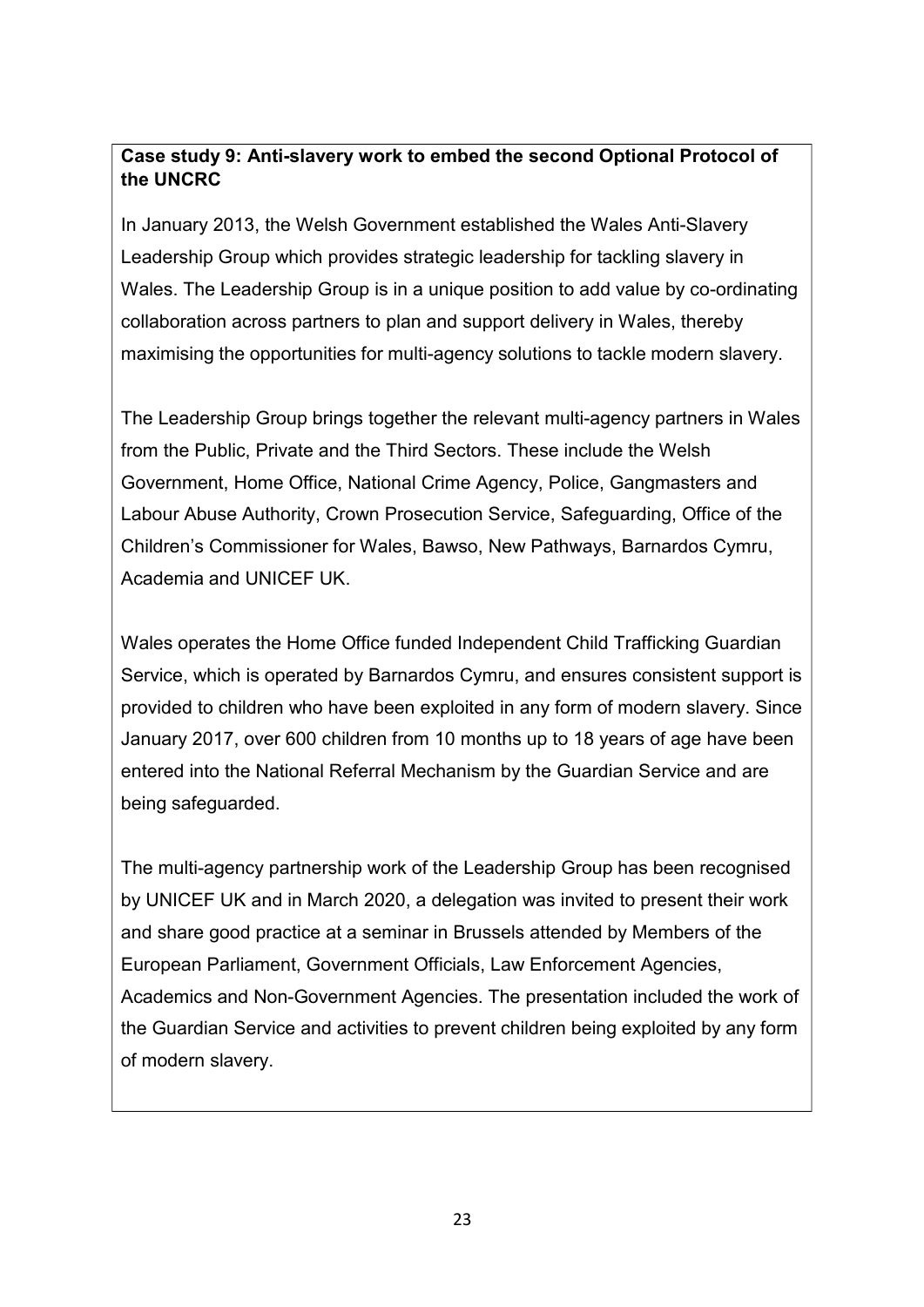### **Section five: Equality and non-discrimination**

The principle of equality and non-discrimination builds on our commitment that every child should have the best start in life and an equal opportunity to make the most of their lives and talents, and that no child has to endure poor life chances because of discrimination.

#### **Children's Rights Impact Assessment process**

Wales is one of the few developed countries that has a mechanism in place to assess the impact of our policy proposals on children's rights.

In the Welsh Government, a CRIA is undertaken as part of the IIA process. CRIAs may be undertaken as a stand-alone impact assessment when the need is identified (for example stand-alone CRIAs have been produced for some of the Covid-19 restrictions). The IIA frames the rights of children and young people within the language of policy making and evaluation. The CRIA supports officials in considering the impact (positive and negative) of any proposed law, policy or budgetary decision on children and their rights.

A CRIA is designed to to support Ministers to comply with the due regard duty under Section one of the Measure; it helps to embed the UNCRC in decision making.

Not all decisions and actions taken by Welsh Ministers will be relevant to children and young people and require a CRIA. However, when a decision is taken not to complete the CRIA template, officials are instructed to record and retain their reasons leading to this decision.

|                        | 2018 (Feb – Dec) | $\vert$ 2019 | $2020$ (Jan – Sept) |
|------------------------|------------------|--------------|---------------------|
| <b>CRIAs completed</b> |                  | or           | つつ<br>∠∪            |

A total of 74 CRIAs were completed in this reporting period, an increase on the last reporting period where 66 CRIAs were completed.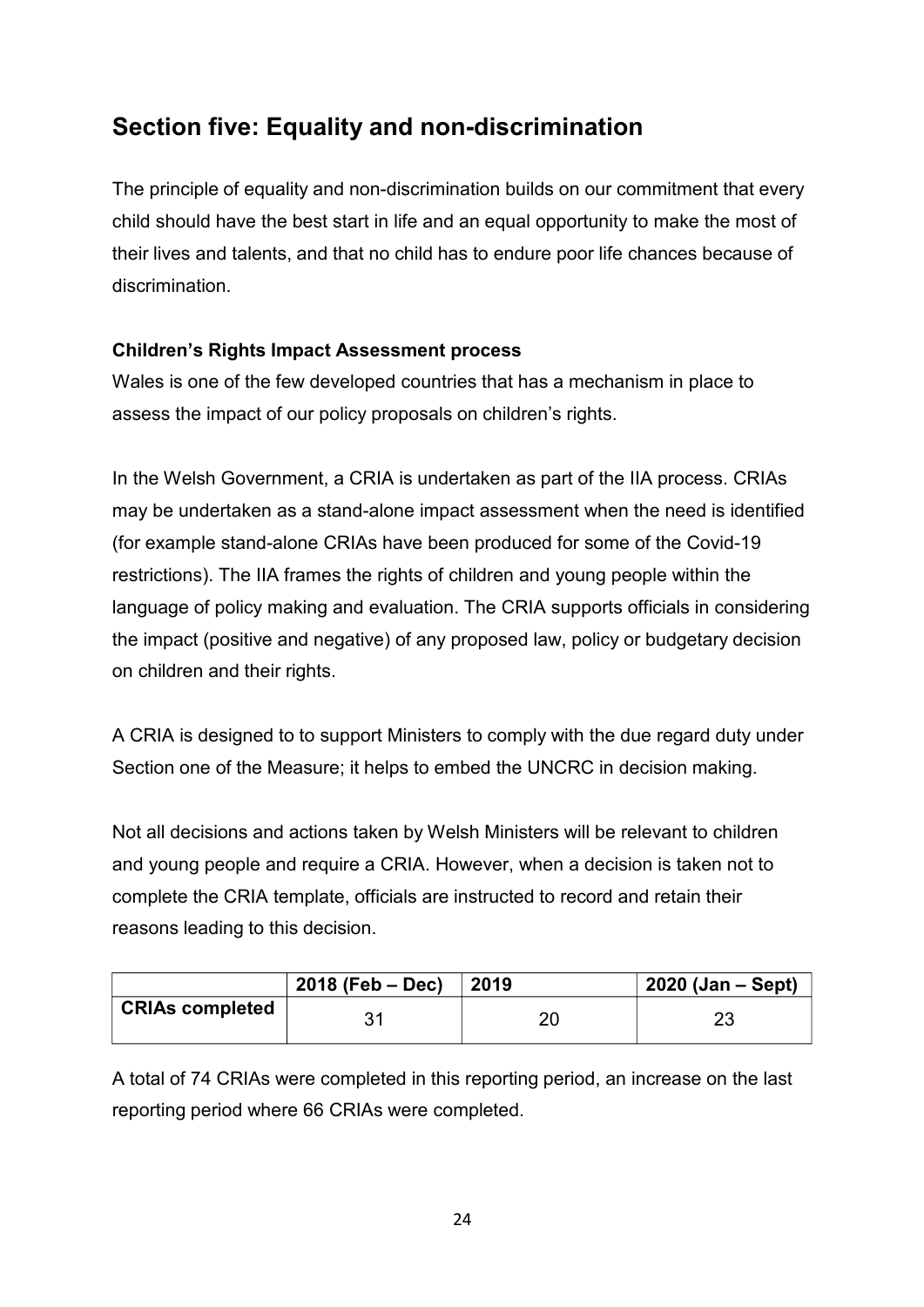#### **Publishing CRIAs**

In order to make impact assessment decisions more transparent and available to the public, all CRIAs completed by the Welsh Government (23) from 1 January 2020, have been published on the Welsh Government website<sup>17</sup>.

Case study 10 shows how the Welsh Government takes an integrated approach to equality in the preventing youth homelessness.

#### **Case study 10: Preventing youth homelessness**

For young people, insecure housing can mean a future which is bleak, unjust and lacking in opportunity. In 2019-20 Welsh Government set up the Innovation Fund aimed at supporting projects to deliver new and innovative housing approaches for young people. These projects are specific to vulnerable young people aged 16-25 at risk of becoming homeless or currently homeless. The £4m fund aims to increase the housing and support options available to vulnerable young people, including but not limited to, care leavers, disabled young people and those who have previously been in the youth justice system. The Welsh Government has 26 projects up and running across Wales.

The range of projects include; supported accommodation, tenancy support, Housing First for Youth, training flats and intensive one-on-one support. There are specific projects for care leavers, those with complex needs, those leaving Parc Prison YOI and an LGBTQ+ supported accommodation project.

Case study 11 explores the work the Welsh Government has been doing to address inequality between different groups of children, in this case work on the Pupil Development Grant Access to support families eligible for free school meals.

#### **Case study 11: Pupil Development Grant Access (PDG Access)**

<sup>1</sup>[7 https://gov.wales/publications](https://gov.wales/publications) You can search all the publications by type by using the filter impact assessment of children's rights impact assessment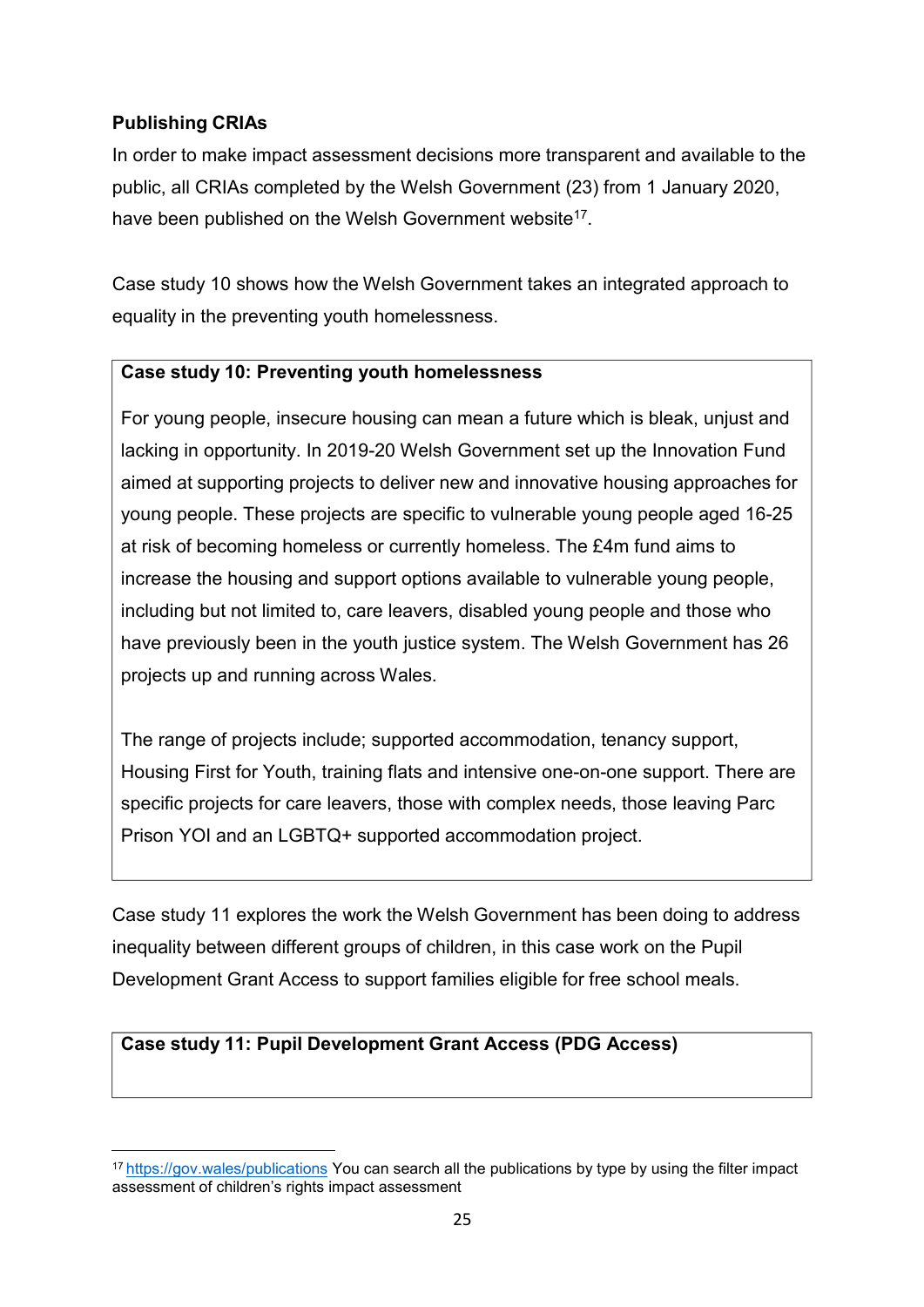The cost of the school day is a really important issue for many families in Wales. We want young people to show up at school ready to learn and able to reach their best outcomes.

The Welsh Government introduced PDG Access in 2018, providing funding for families to help pay for some of the costs of the school day, specifically school uniform and other kit and equipment. Families whose children are **eligible for free school meals** can apply for this grant if they are:

- entering reception class or year 3 in primary school
- entering year 7 or year 10 in secondary school
- aged 4, 7, 11 or 14 in special schools, special needs resource bases or pupil referral units

Between February 2018 and September 2020 Welsh Government provided over £10million direct to families via the PDG Access grant. During this period over 70,000 learners have benefitted from the funding.

Funding is also available for looked after children in every school year. For year 7 learners the grant is £200, for other years the grant is £125, recognising the increased costs associated with starting secondary school.

Whether it's help buying school clothing or getting the kit or equipment for young people to take part in their favourite sport or activity, PDG Access will support those opportunities.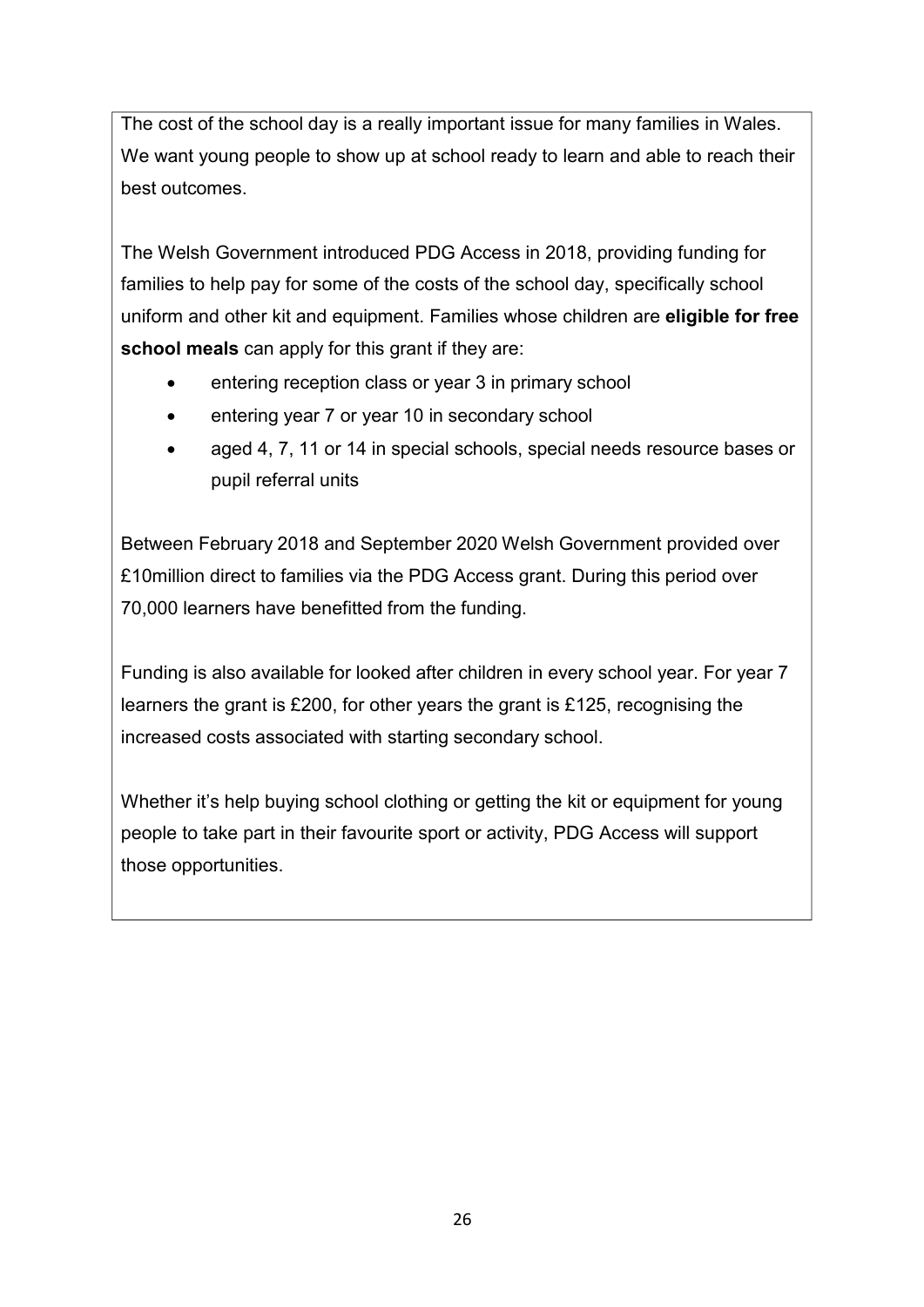### **Section six: Empowering children**

This principle is about empowering children and young people to take full advantage of their rights and the support to challenge when they are not receiving their rights. This includes holding the Welsh Government to account if we are not doing what we are supposed to in upholding their rights.

#### **Awareness raising strategy**

Section five of the Measure places a duty on Welsh Ministers to take such steps as are appropriate to promote knowledge and understanding amongst the public, including children and young people, of the Convention and its protocols.

The Welsh Government utilised the 30<sup>th</sup> anniversary of the UNCRC during 2019/20 to undertake and promote a children's rights awareness raising campaign. The campaign focussed on empowering children and young people to know about their rights and to know how to realise their rights.

Case study 12 explores the awareness raising campaign as part of the  $30<sup>th</sup>$ anniversary of the UNCRC in greater detail.

### **Case study 12: World Children's Day - 30th anniversary of the UNCRC and awareness raising campaign**

A coordinated awareness raising campaign was delivered by the Welsh Government and its key partners from the CRAG to celebrate the  $30<sup>th</sup>$  anniversary of the UNCRC. A celebratory conference, developed in conjunction with children and young people, was held on the 20<sup>th</sup> November 2019 to mark Universal Children's Day.

The campaign consisted of school engagement workshops, Ministerial visits to schools, interviews (with prominent public figures), celebratory events, social media engagement and campaign channels. Opportunities were provided to encourage engagement and participation in our campaign activity and the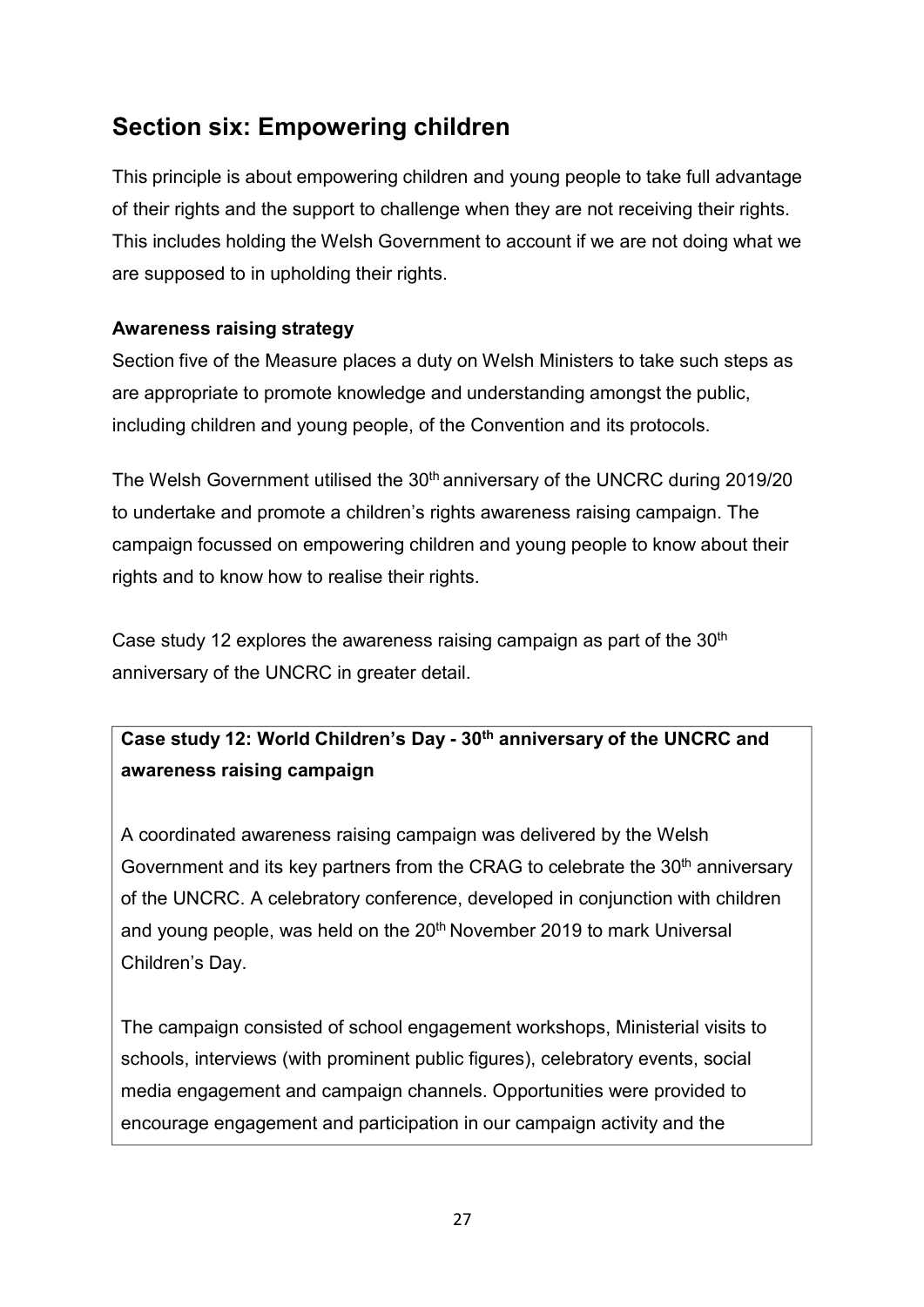celebration themselves, and a wealth of children's rights materials and resources were hosted on Hwb.

On World Children's Day 425 children and young people attended a celebration event with the First Minister and the Deputy Minister for Health and Social Services. During the event the First Minister made the following pledge:

"I pledge to do all that I can to champion and support participation within the

Welsh Government by encouraging everyone to work jointly with young

people when developing new policies."

The Welsh Government engaged with 30 high profile organisations and people to enable young people to takeover leadership roles in Wales. Organisations included The Lord Mayor of Cardiff, Superwomen Network, Iceland food stores, South Wales Police, North Wales Fire Service, S4C, Velodrome, Wales MillenniumCentre, Global Radio and Principality. With the hashtag #ChildrenTakeoverWales these takeovers were filmed, photographed and promoted on social media.

Significant successes from the campaign included the collaboration of key partners working together, the participation of influential leaders in Wales, and exceeding the social media reach and engagement targets.

#### **Children's rights resources**

As part of the 30<sup>th</sup> anniversary celebrations, the Welsh Government took the opportunity to develop new awareness raising materials.

The resources have multiple purposes, they can be used by:

- Children and young people to raise awareness of the UNCRC and its Optional Protocols and children's rights more generally;
- Schools to engage learners in rights conversations; •
- Parents to help them understand the UNCRC and its Optional Protocols and to talk to their children about it; •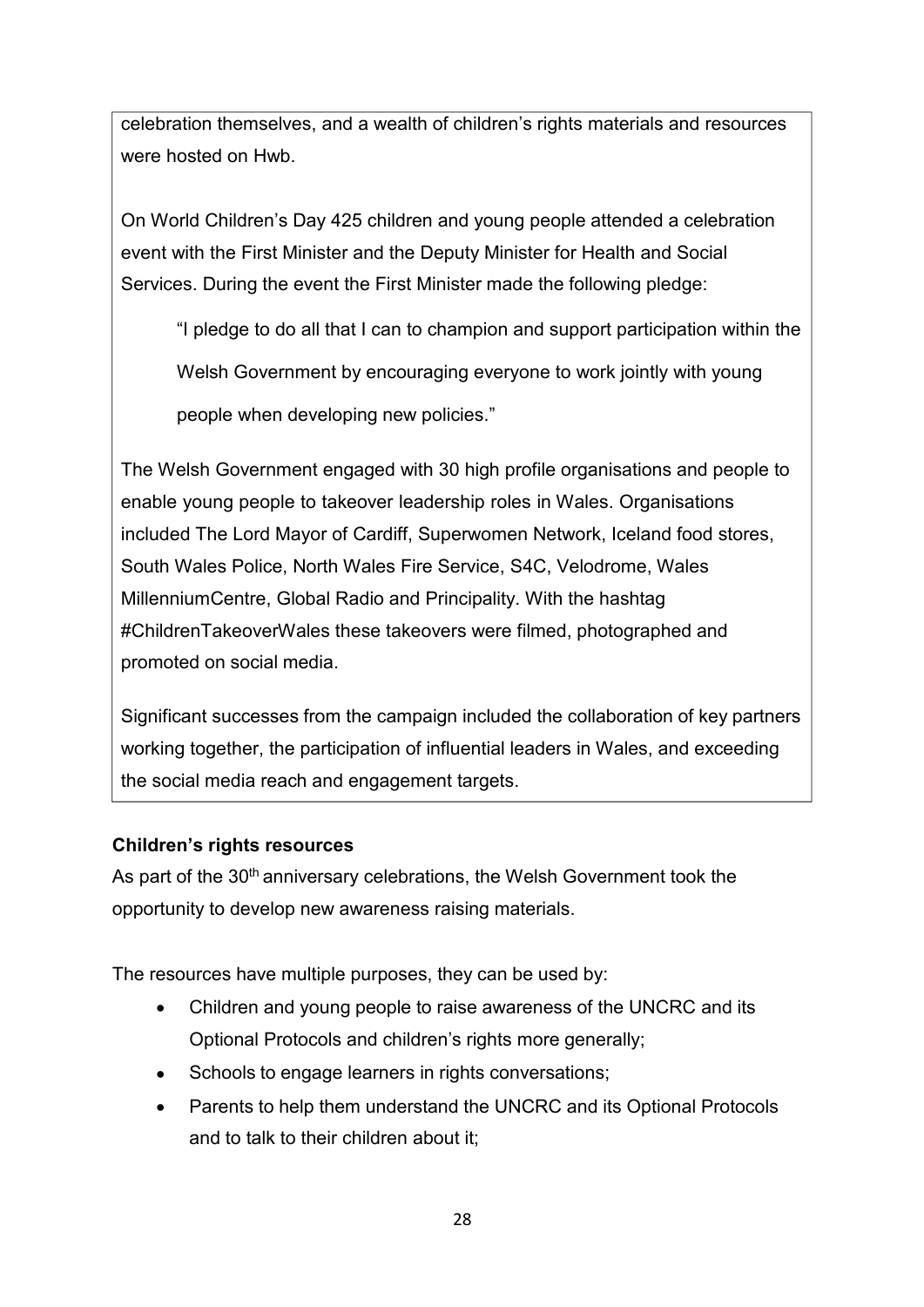- Professionals to help children and young people understand the UNCRC and its Optional Protocols and to talk to children in their care about it; and
- Welsh Government officials to help them understand the UNCRC and its Optional Protocols and for them to use with the public and children in engagement activities. •

During the period of this compliance report 28,655 UNCRC resources were accessed by individuals or organisations, for example from schools, local authorities and third sector partners.

#### **Promoting knowledge and understanding of the UNCRC**

The University of Wales Trinity Saint David (UWTSD), were awarded a three year contract (October 2015 – October 2018) to "…produce and deliver sector specific training on the UNCRC", to the following sectors: education, social care, child care, the police, youth justice, local authorities, health and sport. The contract was extended for a further year to focus on sectors with gaps in children's rights training.

In total 2,536 participants engaged in the training over the contract period. Additional training was also delivered to Health Boards, Police, Sports Wales, Education students (such as PGCE students, BA Qualifying Teacher Training Programmes, Youth and Community students and Early Years Students) and Local Authorities.

The feedback from participants illustrated that 95% found the training to be of an *excellent* **and** *very good* standard. As a result of the training, understanding and awareness of the UNCRC has increased with participants expressing the desire to implement the knowledge into their practice; share it with their colleagues, organisations and the children and young people they work with.

#### **External Training (E-Learning package on children's rights website)**

An external e-learning training package was developed by *Youth Friendly* in 2015 and was available on the children's rights website until November 2019.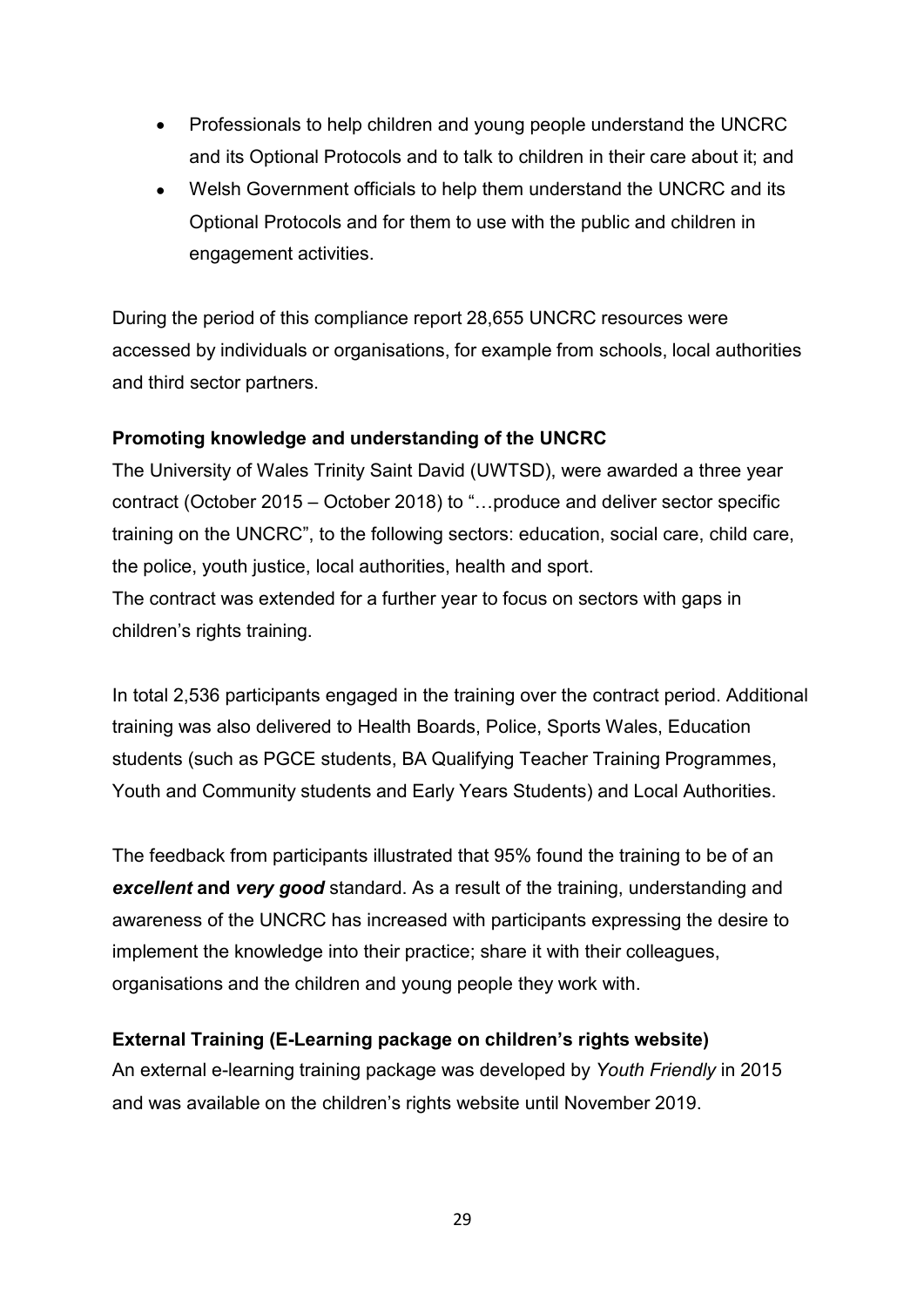Between February 2018 and November 2019, 272 external stakeholders from a variety of sectors completed the training.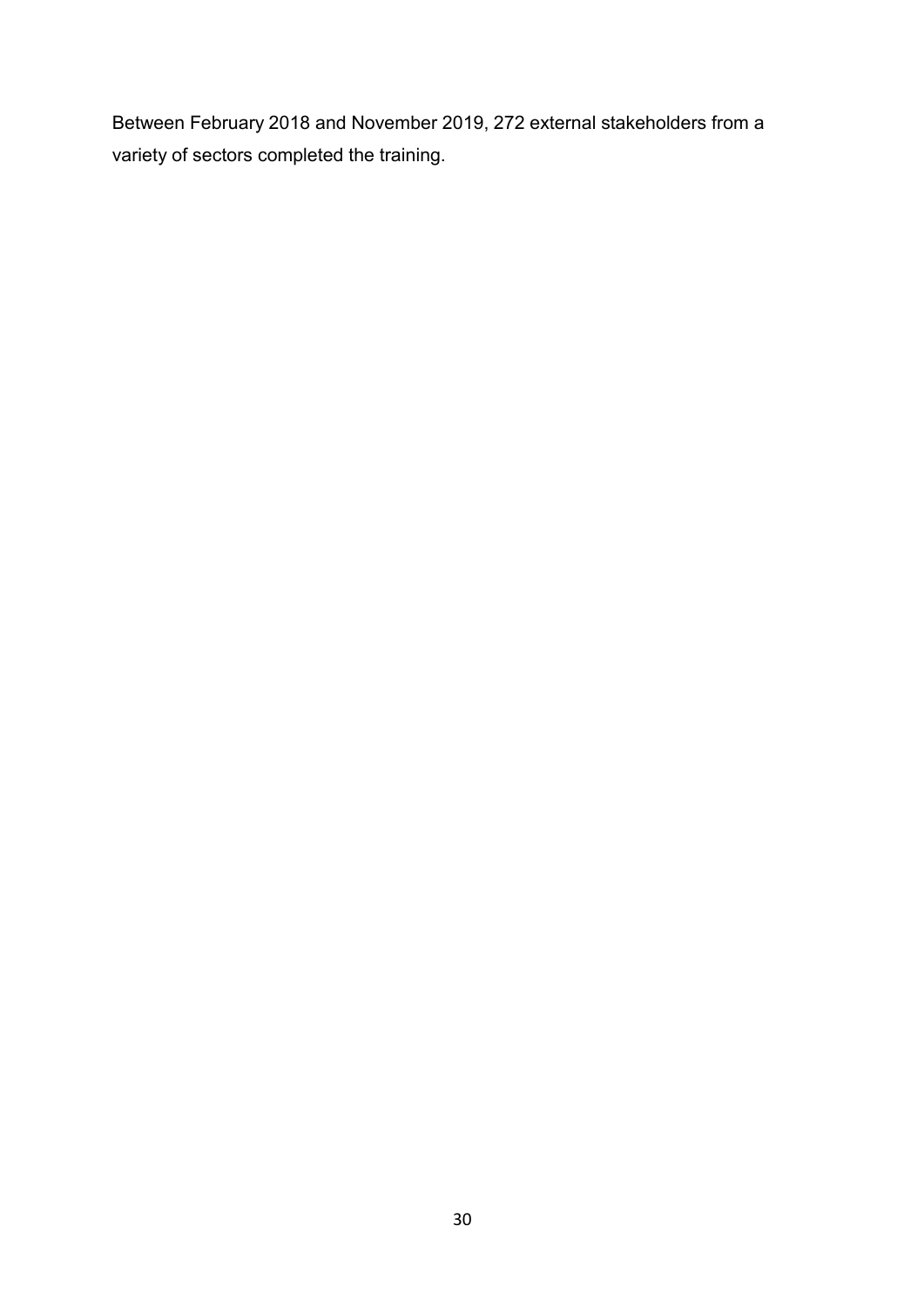### **Section seven: Participation**

The Welsh Government is committed to encouraging children and young people to participate in discussions about proposals that affect them

Article 12 of the UNCRC recognises the rights of children and young people to express their views, feelings and wishes in all matters effecting them, and to have their views considered and taken seriously.

#### **Children in Wales (CiW) and Young Wales**

The Welsh Government provides grant funding to CiW in order to support Ministers and policy teams in engaging with children and young people directly in the policy making process. This activity has two benefits to meeting the due regard duty. The first is by seeking the views of children and young people on specific policy areas to refine policy positions. The second is by facilitating conversations directly between children and young people and Welsh Ministers.

CiW facilitate direct engagement with children and young people through their Young Wales Project Board and youth forums. These groups represent the voices of children and young people across Wales and allow Welsh Government officials and Welsh Ministers to take into account the views, experiences and perspectives of children and young people when exercising their functions.

CiW have undertaken engagement activities with children and young people to support a range of policy discussions such as:

- The Transport Strategy for Wales;
- Ministerial Play Review;
- Additional Learning Needs Code of Practice;
- Carers' National Plan for Wales – Engagement regarding Young Carers Matters;
- Regular discussion with Welsh Government Ministers. •
- The impact of Brexit and future European relations on children and young people; and •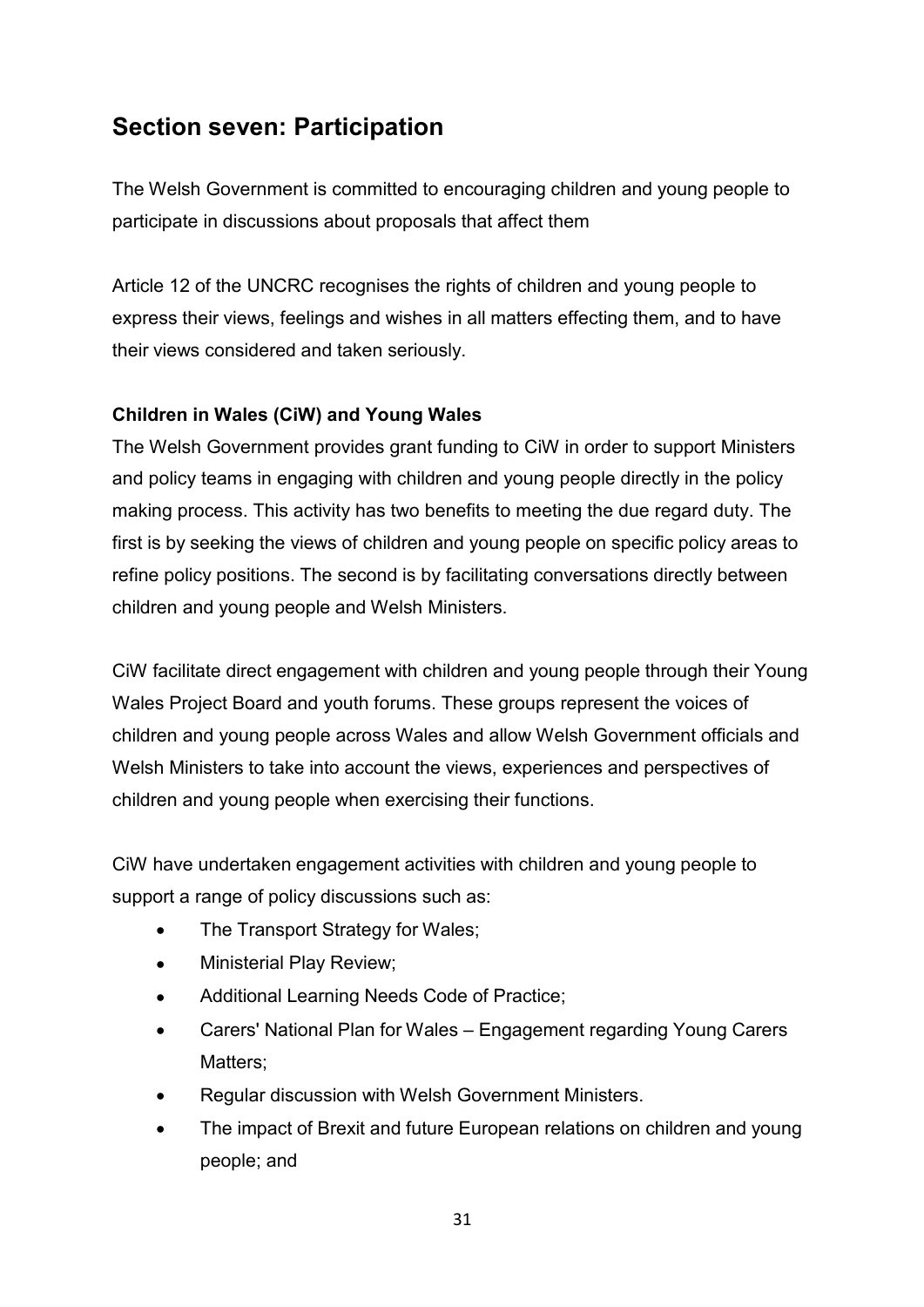• Minimum unit pricing of alcohol.

#### **National Children and Young People's Participation Standards**

Under Section 12 of the Children and Families (Wales) Measure 2010, the Welsh Government issued statutory guidance to local authorities to promote and facilitate participation by children and young people in decisions that might affect them. In 2015 this statutory guidance was updated to take account of the Well-being of Future Generations (Wales) Act 201518. The Act puts the effective involvement of people and communities at the heart of improving well-being, in addition to being one of the five ways of working set out in the Act.

CiW works closely with its member organisations, local authorities and other statutory organisations to promote the Children and Young People's National Participation Standards. The Standards identify the key issues workers should be aware of when working with children and young people in Wales.

The National Participation Kitemark, established in 2007, is awarded by CiW to services that have demonstrated they are achieving against the seven National Participation Standards. The kitemark is endorsed by Welsh Government. CiW works with partners to recruit and train Young Inspectors who play a key role in the National Participation Kitemark accreditation process. The Young Inspectors review submissions from organisations applying for the kitemark and make recommendations for the award based on the evidence submitted.

Over the last year (2020) the following organisations have been awarded kitemark status:

- NPT Think Families partnership
- Aneurin Bevan University Health Board
- NPT Youth Service
- Charter Housing
- Torfaen Education & Learning Service
- Caerphilly LA (x 7 services)

<sup>18</sup> Statutory guidance on children and young people's [participation](https://gov.wales/sites/default/files/publications/2019-02/spsf-3-collective-role-public-services-boards.pdf) Pg. 46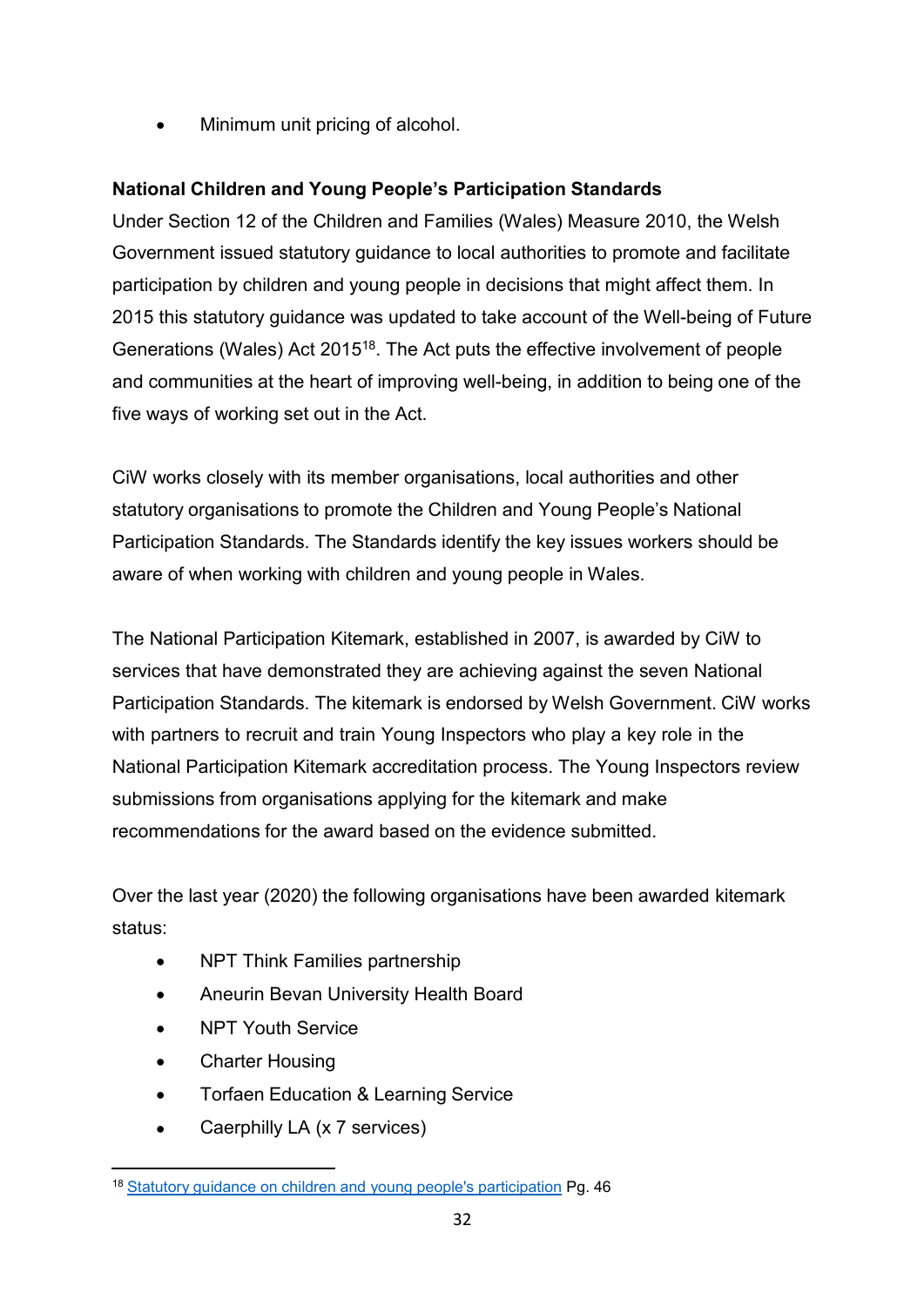- Cardiff LA Youth Service
- Ceredigion Youth Service

#### **Connections to the 22 local authority youth forums**

The Young Wales team at CiW have worked closely with local authority youth forums/councils since 2015. This has involved meeting with the local authority participation workers and attending the forums. The forums involve around 20-30 members aged from 11 to 25 and they aim for a broad membership which includes children and young people with protected characteristics. CiW also manage the All Wales Participation Workers Network which meets twice a year to discuss good practice and provides peer to peer learning opportunities.

Case study 13 gives an example of making information available and accessible to children and young people.

#### **Case study 13: UNCRC DVD for young people leaving secure accommodation**

A need was identified for a resource for young people from Wales in custody to make them aware of their rights under the UNCRC. The resource could help them to access education information and careers advice in the context of Welsh provision.

Work was undertaken by Youth Justice Board (YJB) Cymru with a focus group at Hillside Secure Children`s Home (SCH) about children`s rights and Education Training and Employment (ETE) information. Feedback was given that the most effective way to present information would be via a short film because a number of the young people have attention and literacy issues. It was suggested it would be more audience friendly if young people who offend were involved with developing, producing and taking part in the film.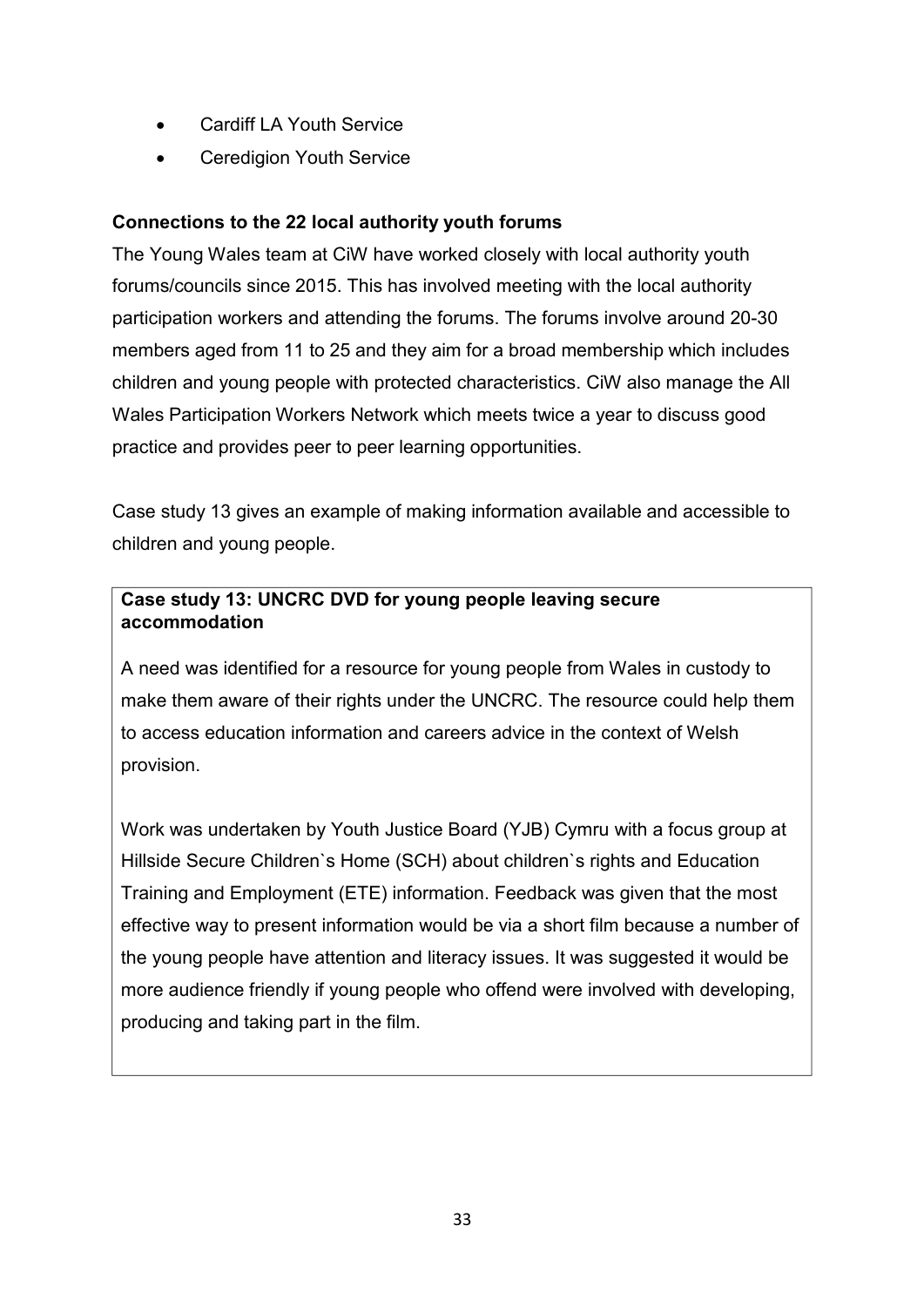The Welsh Government commissioned a short film "INSIDE OUT / TU FEWN TU FAS<sup>"19</sup> for use primarily during the induction process of young people (aged  $10 -$ 18) from Wales on entry to custodial establishments in Wales and England. The film provides young people with relevant information about their rights under the UNCRC, and how to access education, training and careers advice during and after custody.

The project enabled 12 young people, the opportunity to each gain a qualification in BTEC Level 1 Creative Media Production whilst working on the film. The qualification provided a gateway to progress to a level 2 at Cardiff and Vale College if they wished. The young people scripted, presented the film and produced the animation and original music.

Feedback from custodial establishments is positive, and the film is used during the induction process, during educational activities and before release into community.

Case study 14 illustrates how the Welsh Government engages children and young people in the budget process.

#### **Case study 14: Participation in the annual Budget process**

The Welsh Government has sought opportunities to improve engagement with children and young people through the annual budget process. This is to both raise awareness of the Welsh Government's budget, in the context of Wales' devolved powers, and to hear the experiences of staff and service users of publicly funded settings, including children, young people and their families. To support thisactivity we also published an accessible Budget leaflet aimed at children and young people in 2019 and 2020, building on the accessible budget leaflet published in previous years. Examples of engagement during the period **February 2018 to September 2020** include:

<sup>&</sup>lt;sup>19</sup> This is a Welsh Government DVD which was distributed to every Young Offenders Institute, Secure Training Centre and Secure Children`s Home in England and Wales and to Youth Offending Teams in each local authority of Wales to be used with young people during their community sentences.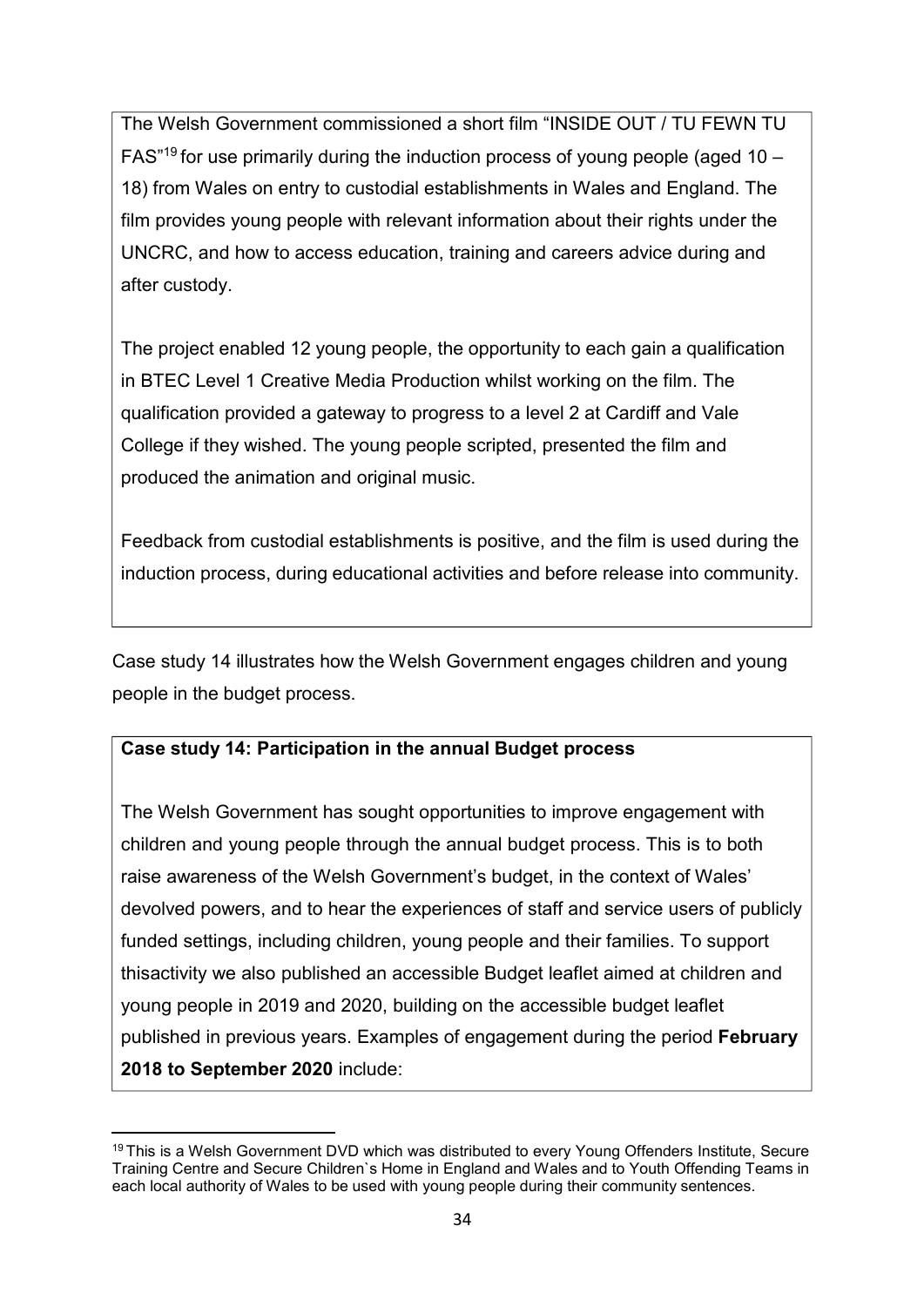**Summer 2018** - Ongoing activities to raise awareness of Budget included a presentation at the National Eisteddfod.

**Spring 2019** – The Finance Minister announced the introduction of Welsh rates of income tax with a visit to a South Wales secondary school and a discussion with Year 6 pupils about how the Welsh Government raises its money and where it is spent. Officials also visited a primary school in Cardiff to present key Budget messages and get their feedback. This helped inform the development of our published Budget Leaflet for children and young people.

**Summer 2019** – The Finance Minister visited a range of publicly funded settings across the whole of Wales that provide services in each of the eight cross-cutting priority areas of the 2020-21 Budget. The purpose was to both convey key messages for preparations for the 2020-21 budget and to hear the common challenges and opportunities these settings faced in their day to day work.

These visits included a primary school in Penarth that was running a pilot of the 'Holiday Hunger Playscheme'; a YMCA Hub in South Wales that provides a range of support functions for the whole community; charity centres in Cardiff and Anglesey which provide a range of support to families in the local community including youth-led services; and a Careers Wales centre in Mid-Wales.

Case study 15 illustrates how the Welsh Government involved young people in the coercive control campaign.

#### **Case study 15: Coercive control in teenage relationships**

The 'This is Not Love. This is Control' campaign is part of the Welsh Government'slong-standing commitment to raising awareness of and challenging attitudes to Violence against Women, Domestic Abuse and Sexual Violence in Wales.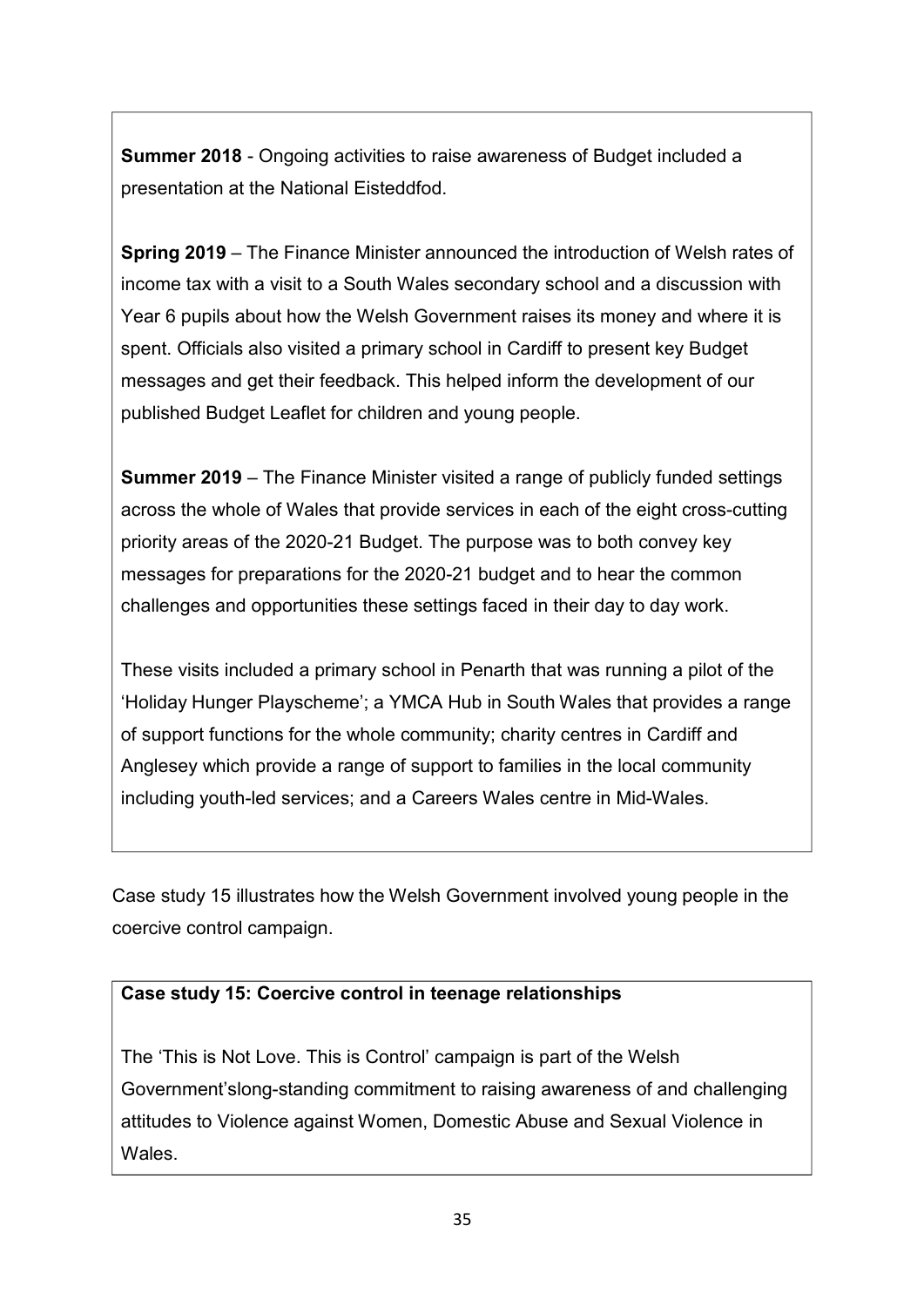In September 2019, the Welsh Government rolled out the ['This is Not ok](https://gov.wales/this-is-not-ok) [#ThisIsControl'](https://gov.wales/this-is-not-ok) the first phase of the campaign specifically targeting the messaging to the experiences of young people aged 16–21. Campaign activities were directed mainly at university students to coincide with Freshers' Week across Wales.

The 2<sup>nd</sup> phase of the young person's campaign launched in October 2019 and was aimed specifically at 16 to 18-year-olds and those close to them.

Engagement and direction from young people was crucial to the development of the campaign, with the support of a group of young people from Coleg y Cymoedd A short clip was developed to launch the campaign with young people speaking about their experiences and encouraging people to seek support.

Targeting media platforms mostly used by young people, adverts were shown on Facebook, Instagram and Spotify. The campaign generated over 2.4 million impressions through Facebook advertising and 19,960 website page views during the campaign period.

[This is Not ok #ThisIsControl](https://gov.wales/this-is-not-ok) also targets parents and those close to young peopleabout coercive control – this includes how to spot the signs and how to get advice from the Live Fear Free helpline, via web live chat. Education networks across Wales were engaged and we encouraged schools and colleges to participate in the campaign and share materials with students.

To find out more and download campaign materials visit: [https://gov.wales/this](https://gov.wales/this-is-not-ok)[is-not-ok](https://gov.wales/this-is-not-ok)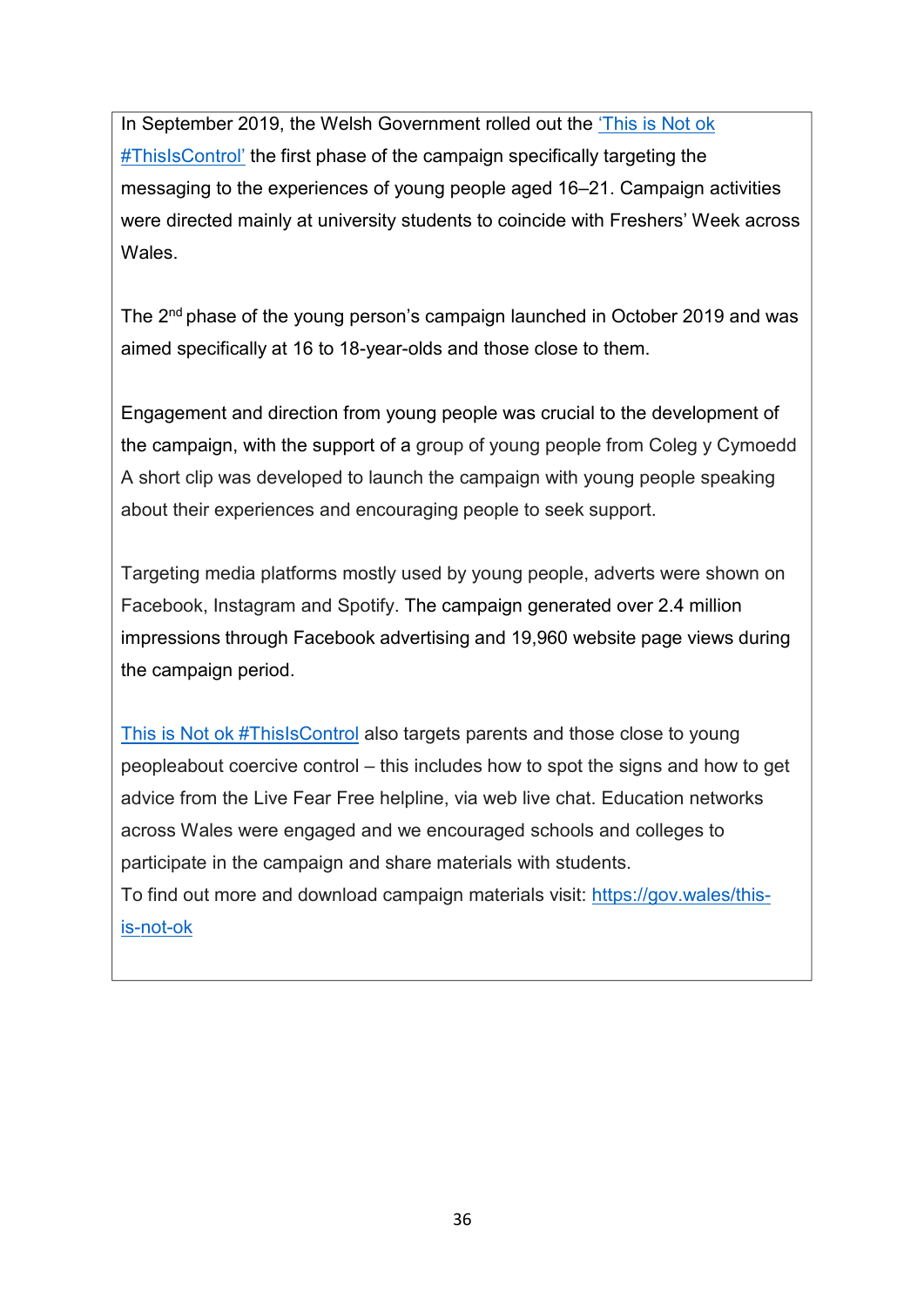### **Section eight: Accountability**

#### **Challenging the Welsh Government**

Welsh Ministers and the Welsh Government are accountable to children and young people for promoting the Convention and the due regard duty under section five of the Measure.

Children and Young People can challenge the Welsh Government if they feel the due regard duty is not being met or have concerns around children's rights. This challenge includes their right to make a complaint against Welsh Ministers or the Welsh Government.

The 2014 CRS instructs Welsh Government officials to recognise that children and young people may need support to make a formal complaint. Officials must, if they are not already involved, advise them about the organisations that are able to help children and young people to take their complaint forward. This support includes helping children and young people to understand the complaints process and explaining the process in appropriate child friendly language.

There have been no complaints during this reporting period. However, in the next reporting period the Welsh Government will develop a child friendly version of the complaints process.

#### **Children, Young People and Education Committee**

The role of the Children, Young People and Education Committee (CYPE) is to hold the Welsh Government to account. The Committee examines legislation and scrutinises the Welsh Government's budget, policy and delivery. The CYPE Committee considers policy relating to education, health and social care policy and the well-being of children and young people in Wales.

The CYPE published its in-depth inquiry into Children's Rights in Wales<sup>20</sup> in August 2020.

<sup>20</sup> [Children's Rights in](https://senedd.wales/laid%20documents/cr-ld13405-r/cr-ld13405-r-e.pdf) Wales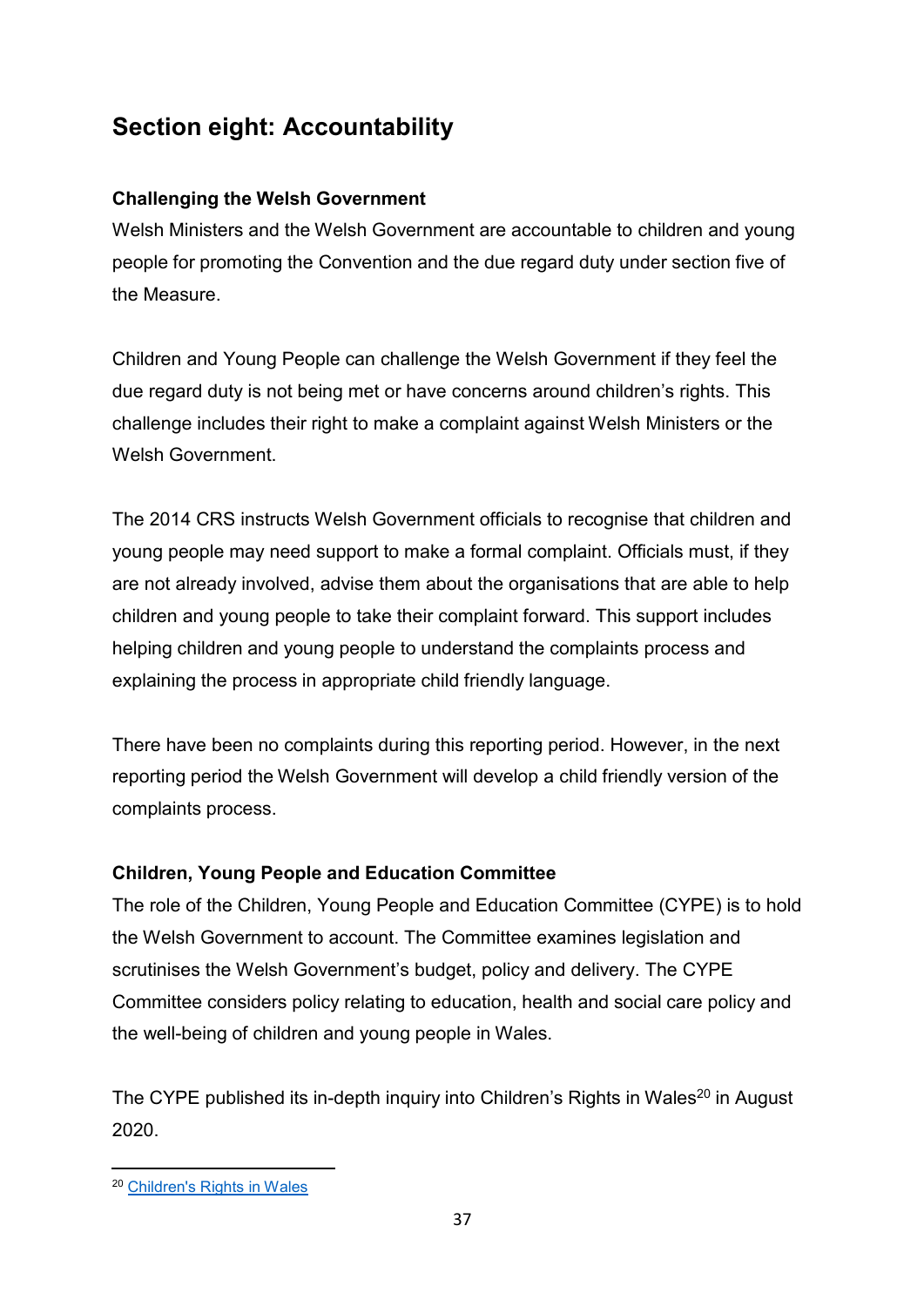The Welsh Government responded in September 2020<sup>21</sup>. The Committee recommendations have been considered in the next steps section of the compliance report.

#### **The Children's Commissioner for Wales (CCfW)**

The CCfW was established pursuant to the Care Standards Act 2000. The Children's Commissioner for Wales Act 2001 ("the 2001 Act") amended the Care Standards Act 2000 ("the 2000 Act") by extending the application of the Commissioner's functions

The Commissioner and her office are funded by the Welsh Government, although the Children's Commissioner has corporate sole status and is an independent human rights institution. The Commissioner operates independently of Welsh Ministers in order for her to exercise her statutory functions, including her powers to review the activities of the Welsh Government.

One of the main ways the Children's Commissioner holds the Welsh Government to account is through the publication of her annual report, in which she publishes a series of recommendations for the Welsh Government each year. The Welsh Government responds to the recommendations every year<sup>22</sup>.

The Children's Commissioner and her office also has a role in raising awareness of the UNCRC and children's rights for children and young people.

#### **Senedd scrutiny**

This compliance report will be laid before the Senedd in accordance with section four of the Measure.

<sup>21</sup> Welsh Government response to [Children's Rights](https://business.senedd.wales/documents/s105741/Welsh%20Government%20response%20-%2023%20September%202020.pdf) in Wales report

<sup>22</sup> Welsh Government response to the Children's Commissioner for Wales Annual [Report-2019-2020](https://gov.wales/childrens-commissioner-wales-annual-report-2019-2020-welsh-government-response)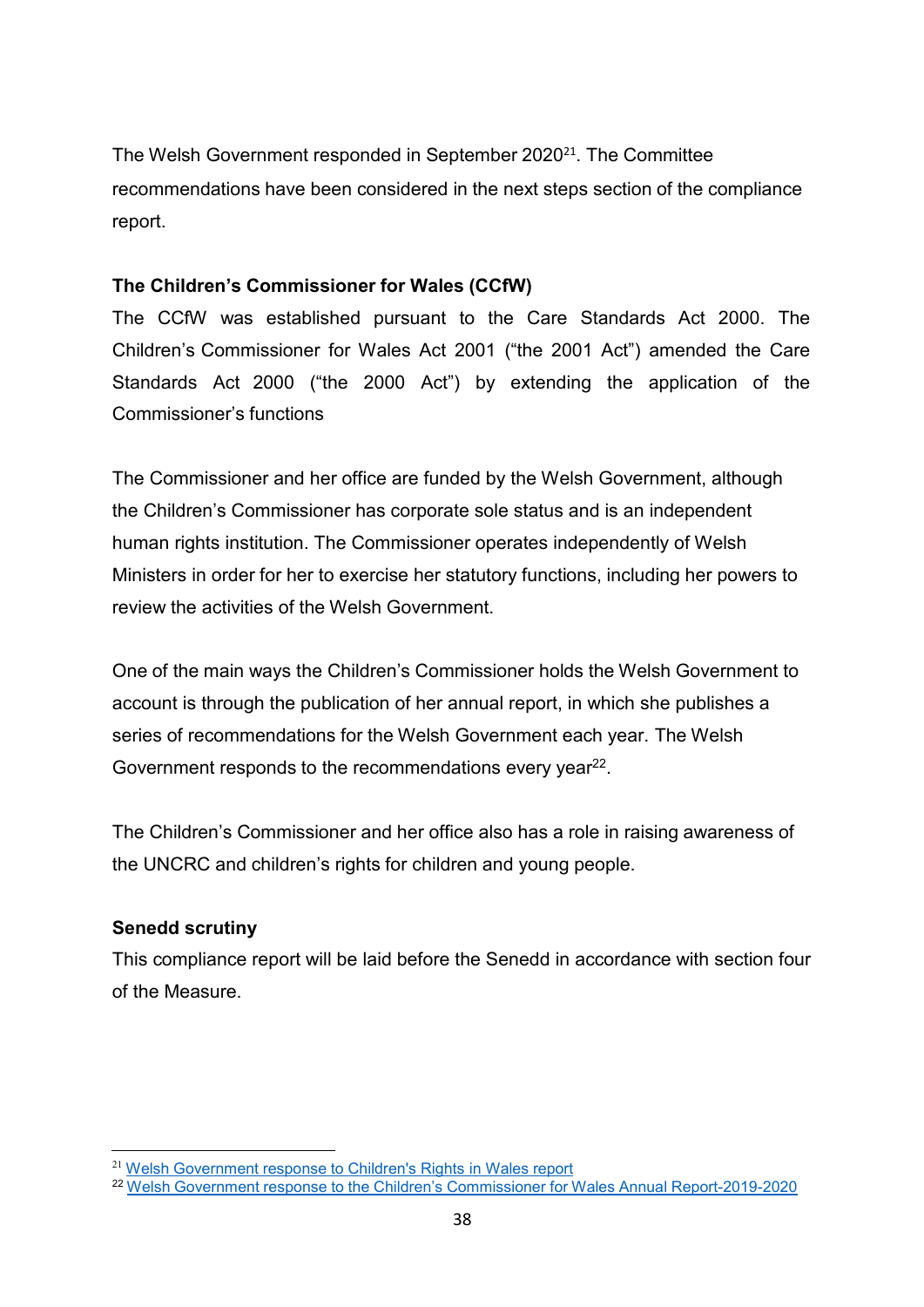#### **Youth Parliament/Senedd Ieuenctid**

In November 2018, 60 young people were elected as Welsh Youth Parliament members. The Welsh Youth Parliament Members highlight and debate issues raised by children and young people at a national level working directly with the Senedd and regularly meeting with Welsh Ministers to raise the voices of children and young people.

#### **Equality and Human Rights Commission (EHRC)**

The role of the EHRC in Wales is to champion equality and human rights. The Commission is the regulatory body responsible for enforcing the Equality Act 2010.

In 2018, the EHRC<sup>23</sup> commissioned research on the impact of the Measure. The research aimed to assess the impact of the Measure and how (if at all) it has made a difference to children's rights in Wales.

#### **UNICEF**

UNICEF works in over 190 countries and territories to save children's lives, to defend their rights, and to help them fulfil their potential, from early childhood through adolescence. UNICEF combines its experience, research and analysis to provide research and reports working with Government's to drive change. UNICEF UK is a member of the CRAG which advises the Welsh Government.

#### **Concluding observations of the UNCRC**

On 12 July 2016, the UN Committee on the Rights of the Child published its Concluding Observations report on the United Kingdom's progress in implementing children's rights since 200824. This report made a number of recommendations to the UK Government as the state party.

The Welsh Government provided an annual progress update on progress, via a Ministerial statement in 2017 and 2018 and 2020. It is the intention of the Welsh

 $23$  The impact of Legal Integration of the UN [Convention on](https://www.equalityhumanrights.com/sites/default/files/the_impact_of_legal_integration_of_the_un_convention_on_the_rights_of_the_child_in_wales_eng.pdf) the Rights of the Child in Wales <sup>24</sup> Concluding Observations on the fifth periodic report of the United Kingdom of Great Britain and Northern Ireland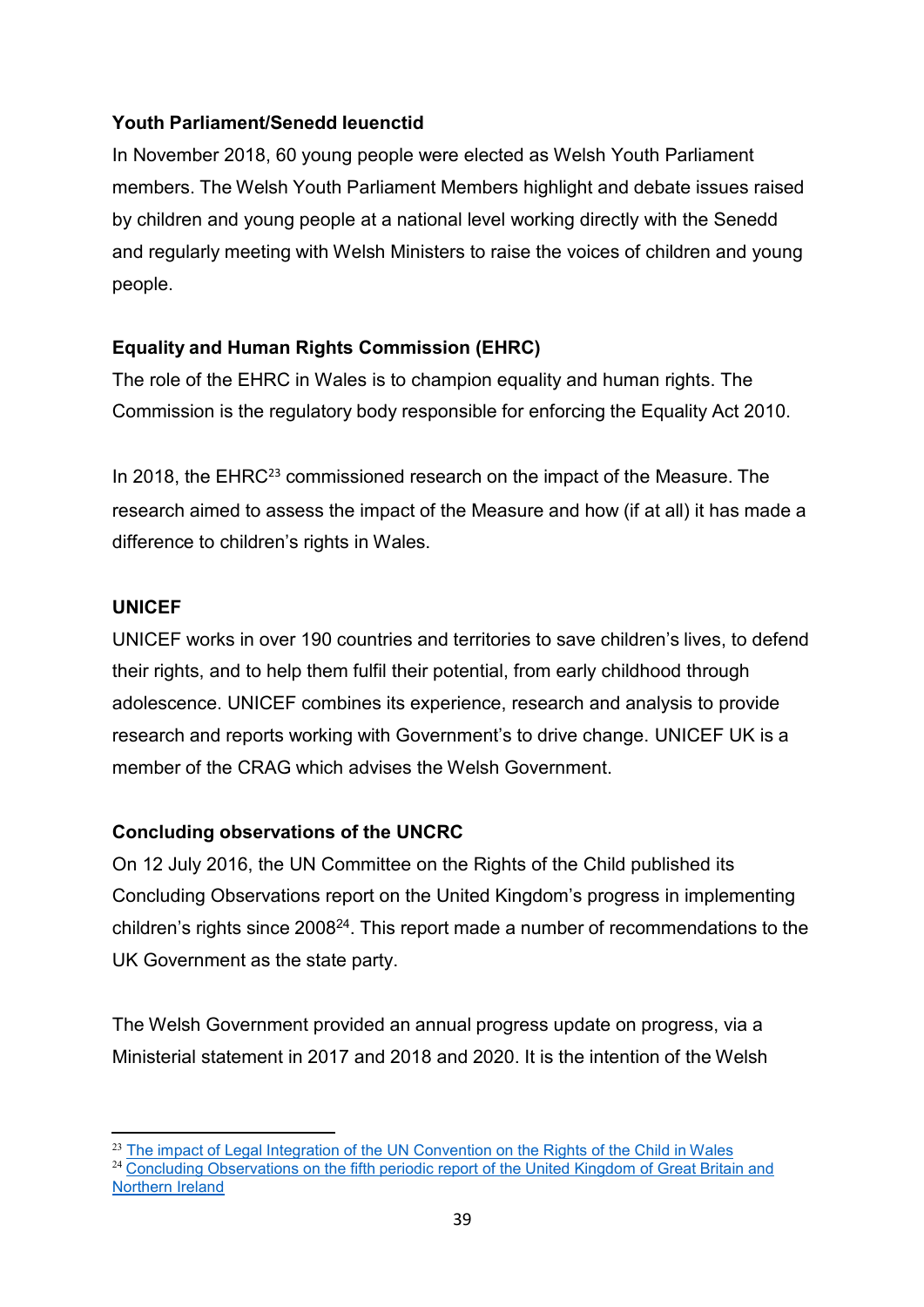Government to provide a comprehensive update on progress against the 2016 Concluding Observation recommendations in spring 2021.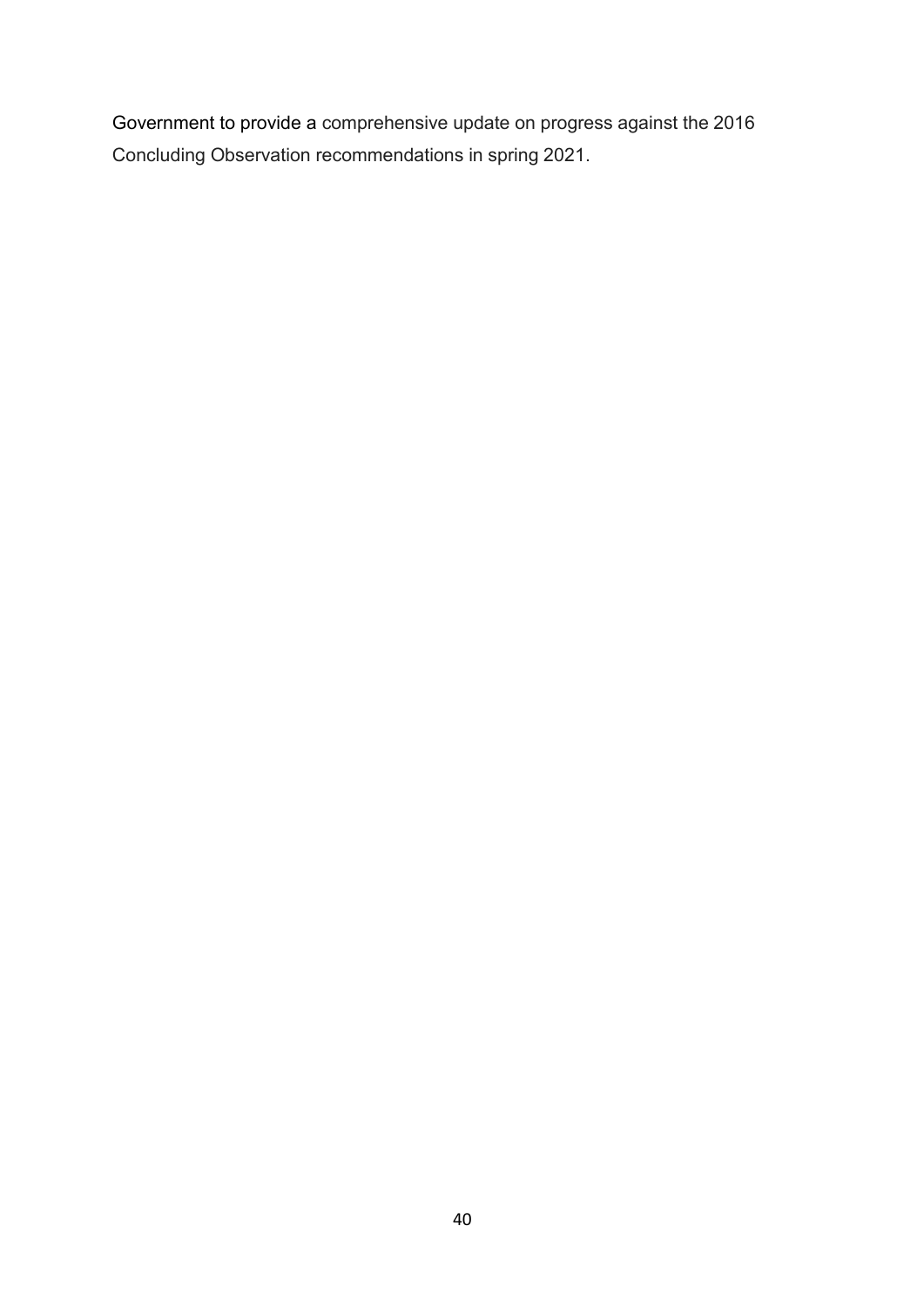### **Section nine: Next steps**

#### **Next steps from the June 2015 – January 2018 compliance report**

The last compliance report included five next steps, progress against which is shown below.

| <b>Next steps</b>                                                                                                                                                                                                                                   | <b>Progress</b>                                                                                                                                                                                                                                                                                                                                                                                                                       |
|-----------------------------------------------------------------------------------------------------------------------------------------------------------------------------------------------------------------------------------------------------|---------------------------------------------------------------------------------------------------------------------------------------------------------------------------------------------------------------------------------------------------------------------------------------------------------------------------------------------------------------------------------------------------------------------------------------|
| <b>Consider and consult</b><br>on revisions to the<br>CRS, and propose a<br>revised Scheme for the<br>Assembly's approval.                                                                                                                          | A draft 2021 Scheme is currently available for public<br>consultation until 26 March 2021 <sup>25</sup> . This consultation<br>was delayed at the request of the Children, Young<br>People and Education Committee, until after the<br>Children's Rights in Wales Committee report was<br>published in August 2020. <sup>26</sup> This allowed the updated<br>CRS to take the recommendations from this report into<br>consideration. |
| Take forward work to<br>incorporate the CRIA<br>in an integrated impact<br>assessment, giving full<br>consideration to the<br>recommendations<br>fromthe 2015<br>evaluation of CRIAs<br>and the 2017 UNICEF<br>briefing as part of this<br>process. | The CRIA has been incorporated into the IIA. The<br>Welsh Government will consider the forthcoming<br>findings of the research on strengthening and<br>advancinghuman rights research from Swansea<br>University together with the outcomes of the revised<br><b>CRS</b> consultation.                                                                                                                                                |
| <b>Consider whether</b><br>there is a need to<br>provide further funding<br>for sector specific<br>training on children's<br>rights, when the<br>current contract to<br>develop and deliver<br>this training comes to<br>an end.                    | The contract to provide training for external organisation<br>has been completed. The Welsh Government is<br>considering the role of external, or sector specific<br>training, within its updated raising awareness strategy.                                                                                                                                                                                                         |
| Awareness of<br>children's rights:<br>consider the findings                                                                                                                                                                                         | The Welsh Government considered the results from the<br>Beaufort Children's Omnibus Survey to feed into<br>activityaround children's rights when the data was first                                                                                                                                                                                                                                                                   |

<sup>25</sup> Draft Children's Rights [Scheme2021](https://gov.wales/draft-childrens-rights-scheme-2021)

<sup>&</sup>lt;sup>26</sup> Children's Rights in Wales [Children Young](https://senedd.wales/laid%20documents/cr-ld13405-r/cr-ld13405-r-e.pdf) People and Education Committee report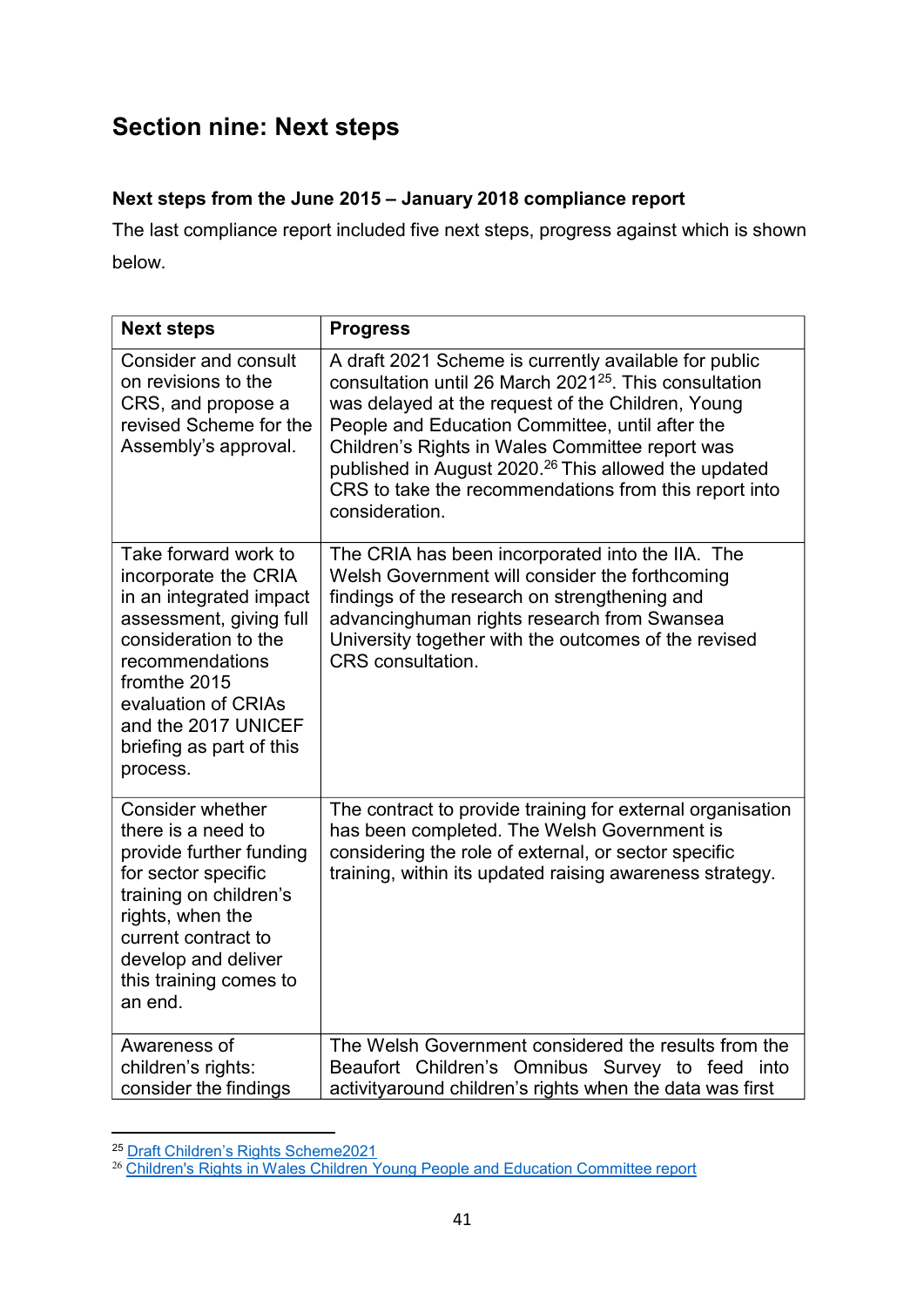| from the Beaufort<br><b>Children's Omnibus</b><br>Survey, and what this<br>tells us about our<br>future strategy for<br>raising awareness of<br>children's rights; how<br>we can work with<br>others to increase<br>awareness; and<br>whether further<br>research is required to<br>understand the<br>relationship between<br>awareness of<br>children's rights and<br>improving outcomes<br>for children and young<br>people. | available. Results of the survey showed that in 2017,<br>58% of children aged 7 to 18 confirmed while they knew<br>that children had specific rights, 78% responded that<br>they had not heard of the UNCRC before.<br>A new awareness raising strategy is being developed<br>with a focus on how raising awareness of the UNCRC<br>amongst children and young people can link to improved<br>outcomes.                                                                                                                                                                                         |
|--------------------------------------------------------------------------------------------------------------------------------------------------------------------------------------------------------------------------------------------------------------------------------------------------------------------------------------------------------------------------------------------------------------------------------|-------------------------------------------------------------------------------------------------------------------------------------------------------------------------------------------------------------------------------------------------------------------------------------------------------------------------------------------------------------------------------------------------------------------------------------------------------------------------------------------------------------------------------------------------------------------------------------------------|
| Participation: review<br>our strategy to support<br>and highlight the<br>importance of<br>participation by<br>children and young<br>people in decisions<br>which affect them.                                                                                                                                                                                                                                                  | Welsh Government provides grant funding to CiW to<br>promote, advocate and help facilitate children and young<br>people's participation within the context of the UNCRC.<br>This includes their right to participate, for their opinion to<br>be heard, and to be involved in decision-making about<br>policies and services which affect their lives. CiW<br>represent the voice of the children's sector on a wide<br>range of working groups and Boards working with the<br><b>Welsh Government.</b><br>A revised participation strategy will be developed by<br>Welsh Government this year. |

#### **Next steps - 2021 onwards**

- 1. Implement the Children, Young People and Education Committee's report<sup>27</sup> recommendations. The Welsh Government response to the report can be found here Welsh [Government](https://business.senedd.wales/documents/s105741/Welsh%20Government%20response%20-%2023%20September%202020.pdf) response to the Children's Rights in [Wales report.](https://business.senedd.wales/documents/s105741/Welsh%20Government%20response%20-%2023%20September%202020.pdf)
- Publish a new Children Rights Scheme<sup>28</sup> following public consultation, and all the arrangements listed in the CRS, by Autumn 2021. 2.

<sup>&</sup>lt;sup>27</sup> Children's Rights in Wales [Children Young](https://senedd.wales/laid%20documents/cr-ld13405-r/cr-ld13405-r-e.pdf) People and Education Committee report

<sup>&</sup>lt;sup>28</sup> Draft Children's Rights Scheme 2021 [Consultation](https://gov.wales/draft-childrens-rights-scheme-2021)